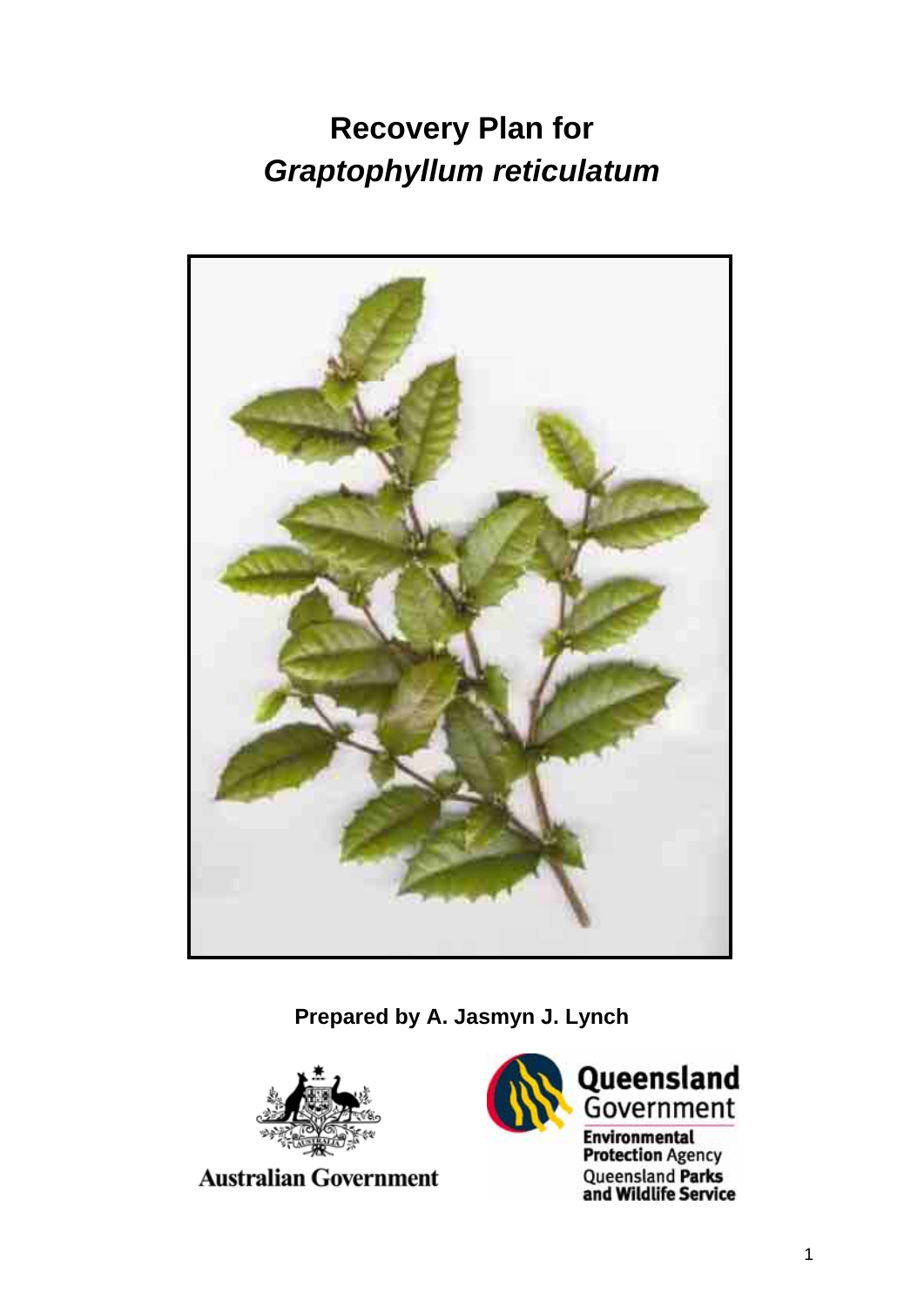#### **Recovery Plan for** *Graptophyllum reticulatum*

**Prepared by:** A. Jasmyn J. Lynch

© The State of Queensland, Environmental Protection Agency, 2007

Copyright protects this publication. Except for purposes permitted by the Copyright Act, reproduction by whatever means is prohibited without the prior written knowledge of the Environmental Protection Agency. Inquiries should be addressed to PO Box 15155, City East. QLD 4002.

Copies may be obtained from the: Executive Director Conservation Services Queensland Parks and Wildlife Service PO Box 15155 City East. Qld 4002

#### **Disclaimer:**

The Australian Government, in partnership with the Environmental Protection Agency/ Queensland Parks and Wildlife Service, facilitates the publication of recovery plans to detail the actions needed for the conservation of threatened native wildlife.

The attainment of objectives and the provision of funds may be subject to budgetary and other constraints affecting the parties involved, and may also be constrained by the need to address other conservation priorities. Approved recovery actions may be subject to modification due to changes in knowledge and changes in conservation status.

#### **Publication reference:**

Lynch, A.J.J. 2007. Recovery Plan for *Graptophyllum reticulatum*. Report to Department of the Environment and Water Resources, Canberra. Queensland Parks and Wildlife Service, Brisbane.

**Cover photograph:** *Graptophyllum reticulatum* (reticulated holly) scan © EPA - Queensland Herbarium 1992.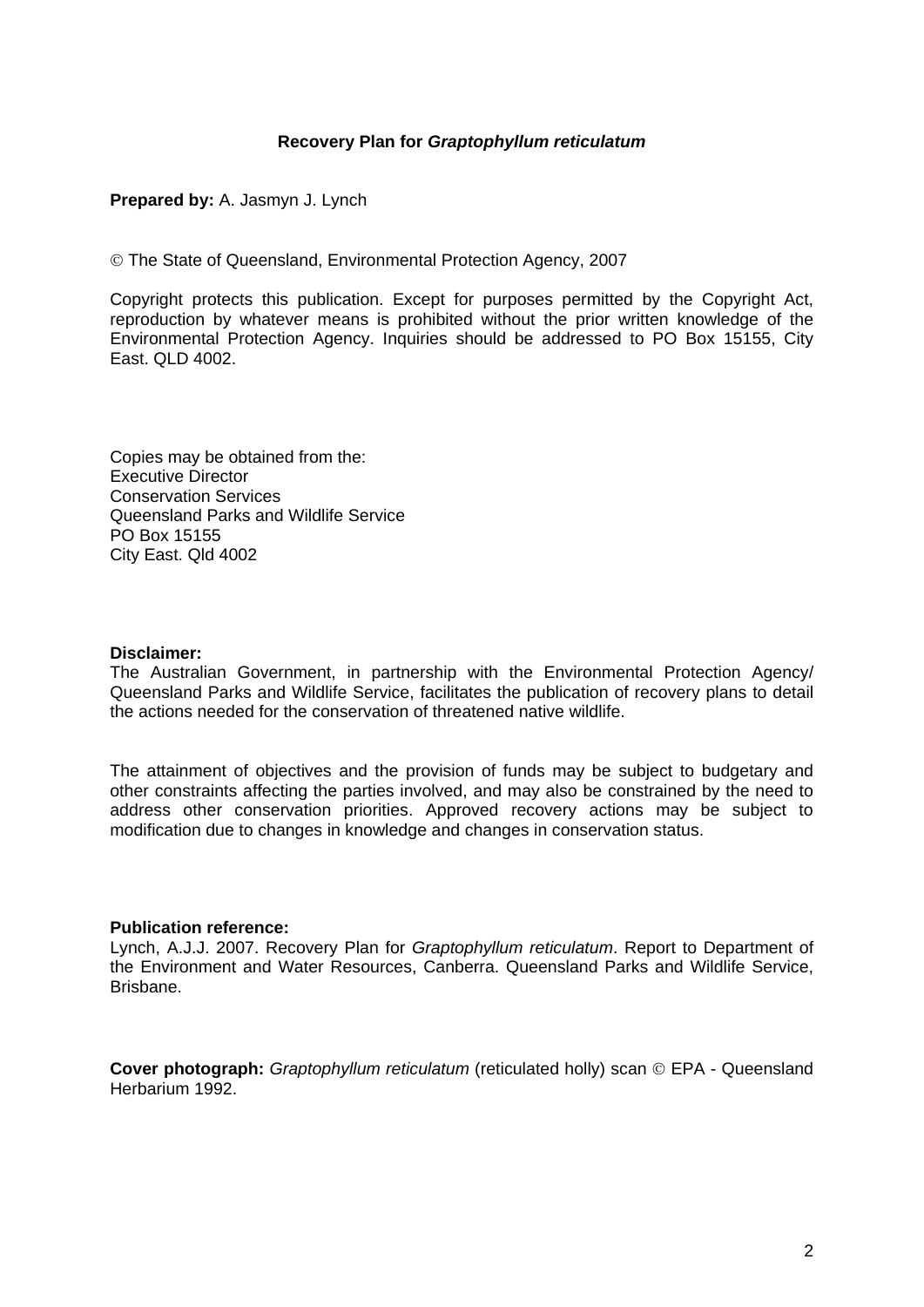# **Contents**

| <b>Executive Summary</b>                                                                                                                      | 4  |
|-----------------------------------------------------------------------------------------------------------------------------------------------|----|
| 1. General information                                                                                                                        | 5  |
| 1.1 Background information                                                                                                                    | 5  |
| 1.2 Conservation status                                                                                                                       | 5  |
| 1.3 International obligations                                                                                                                 | 5  |
| 1.4 Affected interests                                                                                                                        | 5  |
| 1.5 Consultation with Indigenous people                                                                                                       | 5  |
| 1.6 Benefits to other species or communities                                                                                                  | 5  |
| 1.7 Social and economic impacts                                                                                                               | 6  |
| 2. Biological information                                                                                                                     | 6  |
| 2.1 Species description                                                                                                                       | 6  |
| 2.2 Distribution                                                                                                                              | 6  |
| 2.3 Population size                                                                                                                           | 8  |
| 2.4 Life history and ecology                                                                                                                  | 8  |
| 2.5 Habitat critical to the survival of the species                                                                                           | 9  |
| 2.6 Important populations                                                                                                                     | 9  |
| 3. Threats                                                                                                                                    | 10 |
| 3.1 Biology and ecology relevant to threats                                                                                                   | 10 |
| 3.2 Identification of threats                                                                                                                 | 11 |
| 3.2.1 Urban development                                                                                                                       | 12 |
| 3.2.2 Weeds                                                                                                                                   | 12 |
| 3.2.3 Fire                                                                                                                                    | 12 |
| 3.2.4 Potential lack of recruitment                                                                                                           | 13 |
| 3.3 Populations under threat                                                                                                                  | 13 |
| 3.4 Threats Summary                                                                                                                           | 14 |
| 4. Recovery objectives, criteria and actions                                                                                                  | 15 |
| 4.1 Overall objective                                                                                                                         | 15 |
| 4.2 Specific objectives                                                                                                                       | 15 |
| 4.3 Performance criteria                                                                                                                      | 15 |
| 5. Recovery actions                                                                                                                           | 16 |
| Objective 1: Protect, restore or maintain all known and newly located populations                                                             | 16 |
| Objective 2: Determine the extent of the species distribution by confirming the species<br>presence or absence in areas of potential habitat. | 18 |
| Objective 3: Address the key threats to G. reticulatum and any assessable, potential threats                                                  | 19 |
| Objective 4: Develop research programs that assist with the recovery and conservation<br>of G. reticulatum                                    | 20 |
| Objective 5: Promote community awareness and education in relation to G. reticulatum and                                                      | 21 |
| Summary of Objectives, Performance Criteria and Actions                                                                                       | 23 |
| 6.0 Duration of recovery plan and estimated costs                                                                                             | 25 |
| <b>7.0 Management Practices</b>                                                                                                               | 27 |
| 8.0 Evaluation of the recovery plan                                                                                                           | 27 |
| <b>Acknowledgments</b>                                                                                                                        | 27 |
| <b>References</b>                                                                                                                             | 28 |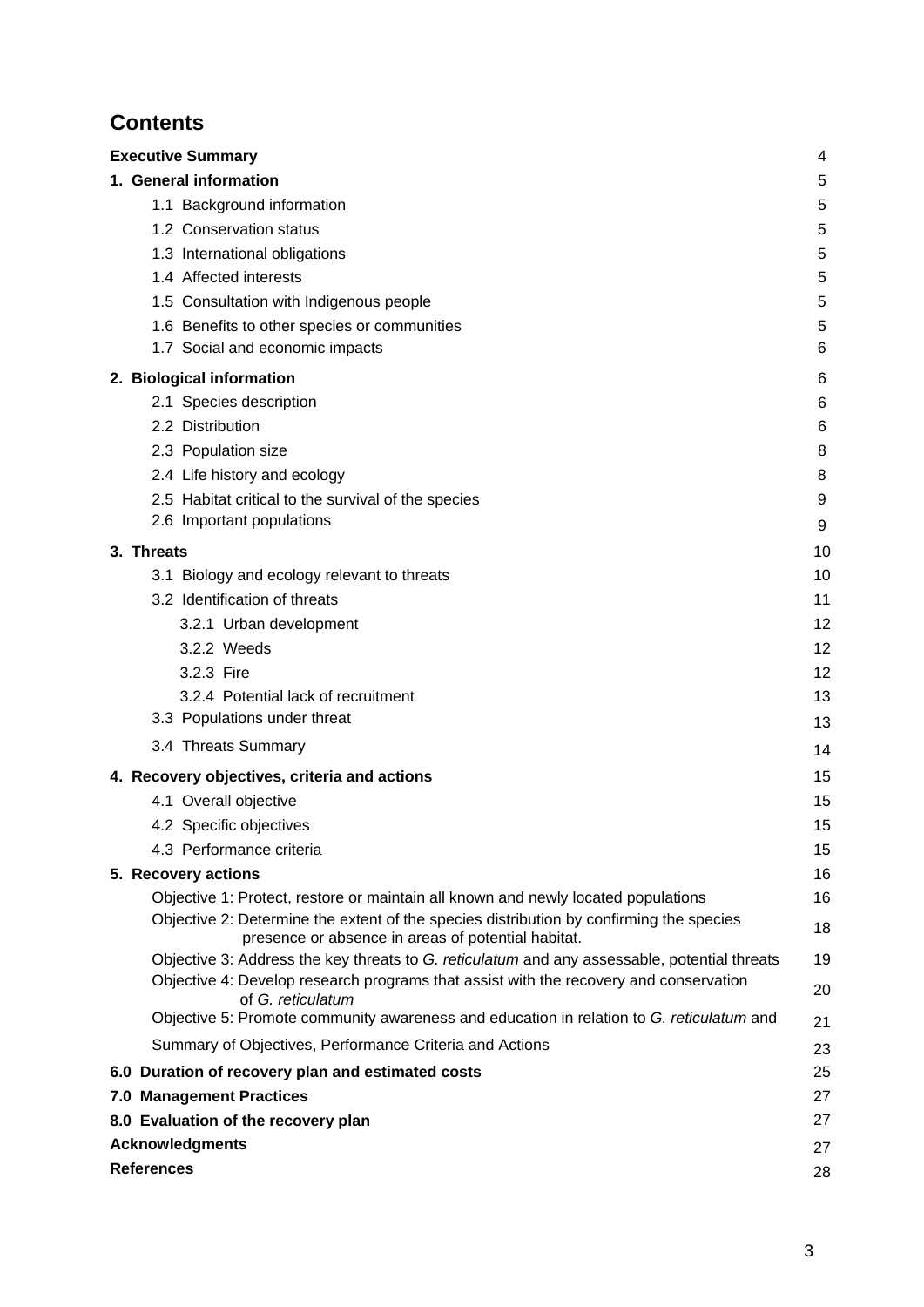## **Executive Summary**

#### **Species description**

*Graptophyllum reticulatum*, commonly known as reticulated holly or veiny graptophyllum, is a slow-growing, understorey shrub belonging to the diverse family, Acanthaceae. Four *Graptophyllum* species are native to Australia and are restricted to the coastal regions of eastern Queensland.

#### **Current species status**

*Graptophyllum reticulatum* is listed as nationally 'Endangered' under the Commonwealth *Environment Protection and Biodiversity Conservation Act 1999* (EPBC Act) and as 'Endangered' on the Queensland *Nature Conservation Act 1992* (NCA).

#### **Habitat and distribution summary**

*G. reticulatum* is a rainforest species that is restricted to lowland subtropical rainforest, particularly in complex notophyll vine forest mixed with tall to very tall closed forest and riparian rainforest. Remnants of this vegetation type (lowland subtropical rainforest) at low elevations (between 100-120m) on rocky, basalt soils are essential habitat for this species. The plant grows in creek-lines and gullies on the upper slopes of olivine basalt caps, near the edge of escarpments. The species is also known to occur in disturbed areas with rainforest or pasture and *Acacia melanoxylon* regrowth adjacent to complex notophyll vine forest. *G. reticulatum* is endemic to south-east Queensland, being entirely restricted to the Maroochy Shire Council local government area. The species is known from three populations in the wild of which two occur on protected land. Estimates of the total population size of *G. reticulatum* vary, ranging between 800-1500 individuals.

#### **Threats summary**

Urban development, weeds and the potential for fire and other disturbance are all threats to *G. reticulatum* populations. The urban development surrounding the Buderim population increases the additional risks of land slips, hydrological changes and associated nutrient pollution, as well as potential hybridisation between *G. reticulatum* and congeners planted in local gardens. In addition, fragmentation and disturbance of native ecosystems may have influenced insect and predator dynamics and caused a decline in the reproductive capacity of the species as there are few reports of seed production for this species.

#### **Recovery objectives**

The overall objective of this recovery plan is to conserve the known populations of *G. reticulatum* from further decline and to maintain and enhance wild populations in the long-term. The specific objectives of this recovery plan aim to determine the extent of the species distribution, protect known populations through the abatement of key threats, develop research programs that provide knowledge relevant to the species recovery and promote community awareness and involvement in the recovery of *G. reticulatum*.

#### **Summary of recovery actions**

The recovery actions in this plan relate specifically to the threats identified for *G. reticulatum.*  For example, negotiating conservation agreements will secure and protect populations on private land from habitat loss and fragmentation through urban development. Field surveys, maintenance of updated databases and information exchange between land managers will help verify the species distribution. Actions contributing to improved habitat management will enable threats posed by urban development, inappropriate fire regimes and invasive weeds to be addressed. Research projects investigating the ecological requirements, recruitment processes and stability of *G. reticulatum* populations will enhance understanding of the biology and ecology of this species. The development of educational material will increase public awareness and promote responsible behaviour by residents neighbouring bushland remnants.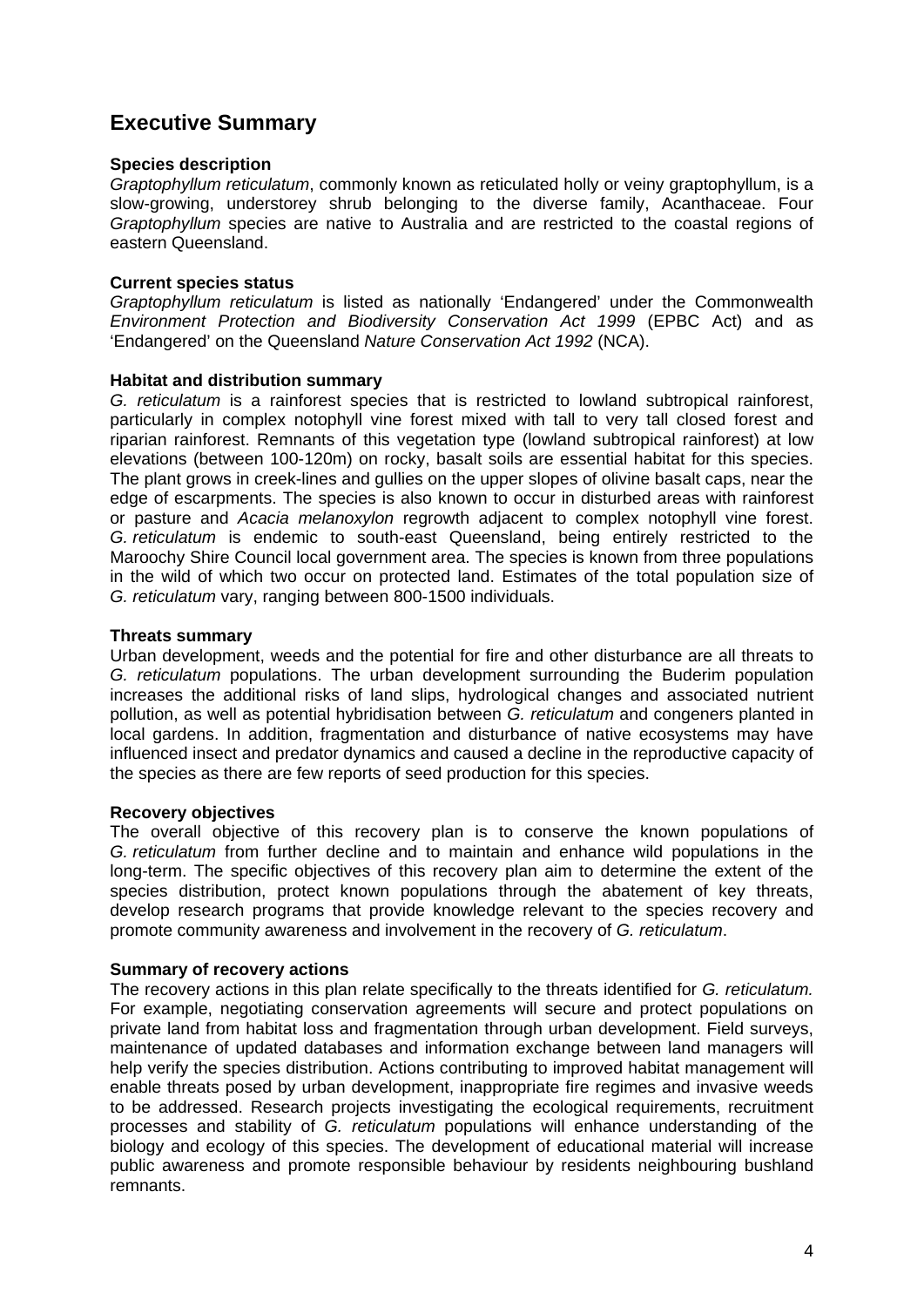# **1. General information**

#### **1.1 Background information**

The genus *Graptophyllum* is a member of the diverse family Acanthaceae Juss, which mainly occurs in tropical and some temperate environments. Globally, there are about 15 species of *Graptophyllum,* comprising shrubs or small trees that predominantly occur in the Pacific region and West Africa (Barker 1986). The five species that occur in Australia are concentrated in the subtropics and tropics and are restricted to eastern coastal Queensland (Barker 1986, Hnatiuk 1990). However, only four of these species are likely to be native. The fifth species, *G. pictum* (L.) Griff., is common and native to New Guinea and Melanesia (Henderson 2002) and, although collected in the far north Queensland Pastoral District of Cook (Hnatiuk 1990), is likely to have been introduced into northern Australia (Barker 1986).

#### **1.2 Conservation status**

*Graptophyllum reticulatum* is listed as nationally 'Endangered' under the Commonwealth *Environment Protection and Biodiversity Conservation Act 1999* (EPBC Act) and as 'Endangered' on the Queensland *Nature Conservation Act 1992* (NCA).

#### **1.3 International obligations**

The species is not listed under any international agreements and this recovery plan is consistent with Australia's international obligations.

#### **1.4 Affected interests**

*G. reticulatum* occurs on lands owned and managed by the State and Local Governments and by private persons. The implementation of this recovery plan may affect and require involvement from the following stakeholders:

- Queensland Environmental Protection Agency/Queensland Parks and Wildlife Service (EPA/QPWS).
- Maroochy Shire Council (MSC).
- Natural Resource Management South East Queensland (NRM SEQ Inc.).
- Private landholders on lots containing the species at Buderim.
- Conservation groups, such as Greening Australia, Landcare, Bushcare and others.
- The Society for Growing Australian Plants Queensland.
- Eric Joseph Foote War Memorial Sanctuary Association.
- Other interested community groups.

#### **1.5 Consultation with Indigenous people**

Three populations of *G. reticulatum* are located in the traditional lands of the Gubbi Gubbi tribal group. Representatives of the Gubbi Gubbi were consulted in the development of this plan however no specific interest in this species was identified. Where appropriate, involvement from indigenous groups in the implementation of this recovery plan will be encouraged.

#### **1.6 Benefits to other species or communities**

Species of *Graptophyllum* have been used for cultural, medicinal, horticultural and construction purposes, and *G. reticulatum* could be investigated for such socio-economic uses, particularly for pharmaceutical and horticultural products. The habitat occupied by *G. reticulatum* is of high nature conservation value as it has high diversity and contains numerous other threatened species (Section 2.6, Table 1). Implementing the recovery plan will improve the conservation of *G. reticulatum* and other threatened species within these complex notophyll vine forest remnants. It will assist with the conservation of a vegetation type that has been extensively cleared and fragmented in the South-east Queensland Bioregion. It is also of strategic importance as it will enhance the protection and maintenance of biodiversity and consolidate conservation values in the vicinity of Triunia National Park.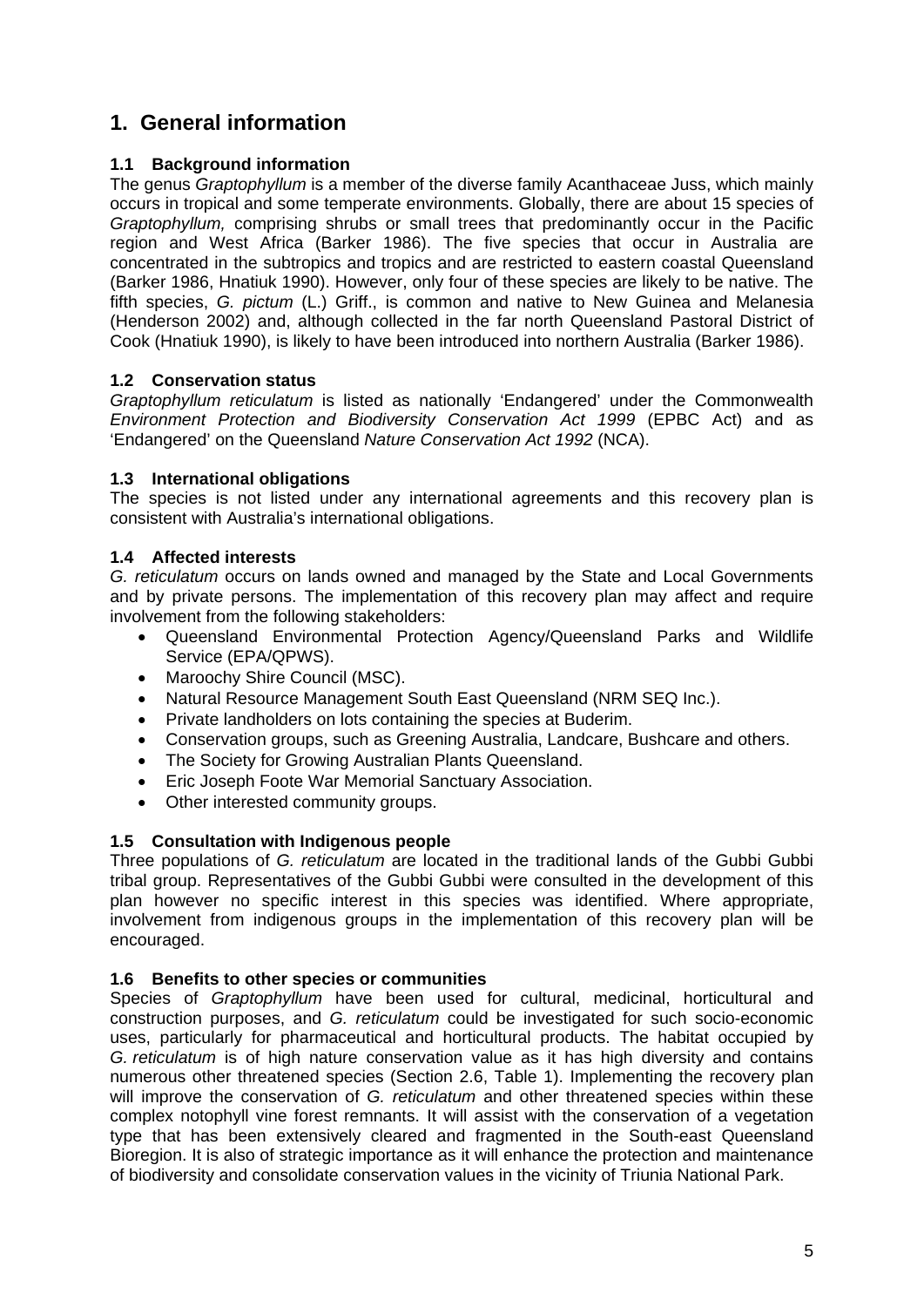#### **1.7 Social and economic impacts**

It is not expected that the implementation of this recovery plan will have any significant, adverse social or economic impacts in the short or long-term. There are currently three known populations of this species, two of which occur on protected areas. Protection of any populations occurring on private land will be achieved through the negotiation of voluntary conservation agreements.

### **2. Biological information**

#### **2.1 Species description**

*Graptophyllum reticulatum*, commonly known as reticulated holly or veiny graptophyllum, is a slow-growing shrub of 1-2.5m height and 1.5m width. It has opposite, glabrous leaves of 10.5 by 4.5cm, that are darker above than below. The leaves are leathery, and have 5-8 pairs of pungent, 2mm long teeth on the margins with a spine on the leaf-tip. The lateral veins on the leaves are raised in fresh material, hence the species name of 'reticulatum'. The flower corolla is white with mauve spots, as is the flower of *G. spinigerum.* However, the latter has smaller leaves of less than 6cm length. Flowers of *G. reticulatum* are produced between October and December, but the woody capsule fruits are rarely seen (Bean and Sharpe 1991) and were not reported from field observations until 2000 (Shapcott 2000). The full species description can be found in Bean and Sharpe (1991).

#### **2.2 Distribution**

*G. reticulatum* is endemic to south-east Queensland (Figure 1), being entirely restricted to the South-east Queensland Bioregion, in the Sunshine Coast District, Moreton pastoral district, southern Queensland management region (EPA/QPWS), and the Maroochy Shire Council local government area. *G. reticulatum* occurs within three remnant rainforest patches, approximately 15km apart (Misiak 1998). Two populations are located close together in the Nambour district, while the third occurs on the eastern slopes of Mt. Buderim, farther east on the Sunshine Coast. Location details (i.e. latitude/longitude co-ordinates) for these populations, are provided in a secure appendices.

The two Nambour populations extend over a range of between 11-50 $km^2$  (QG and COA 1997). However, they occupy only between 0.45 to 1.2ha, although approximately 20ha has been estimated to be potential habitat (Barry and Thomas 1994, QG and COA 1997).

The first of the Nambour region populations is located on the southern boundary of Triunia National Park (see SOQ 1998), extending into the adjacent Triunia Vegetation Conservation Levy (VCL) council reserve. This area was recently purchased by Maroochy Shire Council with their Environment Levy and is freehold tenure (M. Coyle, pers. comm.).

The second population in this vicinity is located in the Dulong Road Bushland Conservation Reserve (BCR). The Dulong Road BCR is managed by the Parks, Bushland and Open Space (PBOS) branch of Maroochy Shire Council with the primary management intent of biodiversity conservation. Recent reports indicated that this population extends into adjacent freehold land, for which the registration of a Conservation Covenant is underway (R. Shannon, pers. comm.).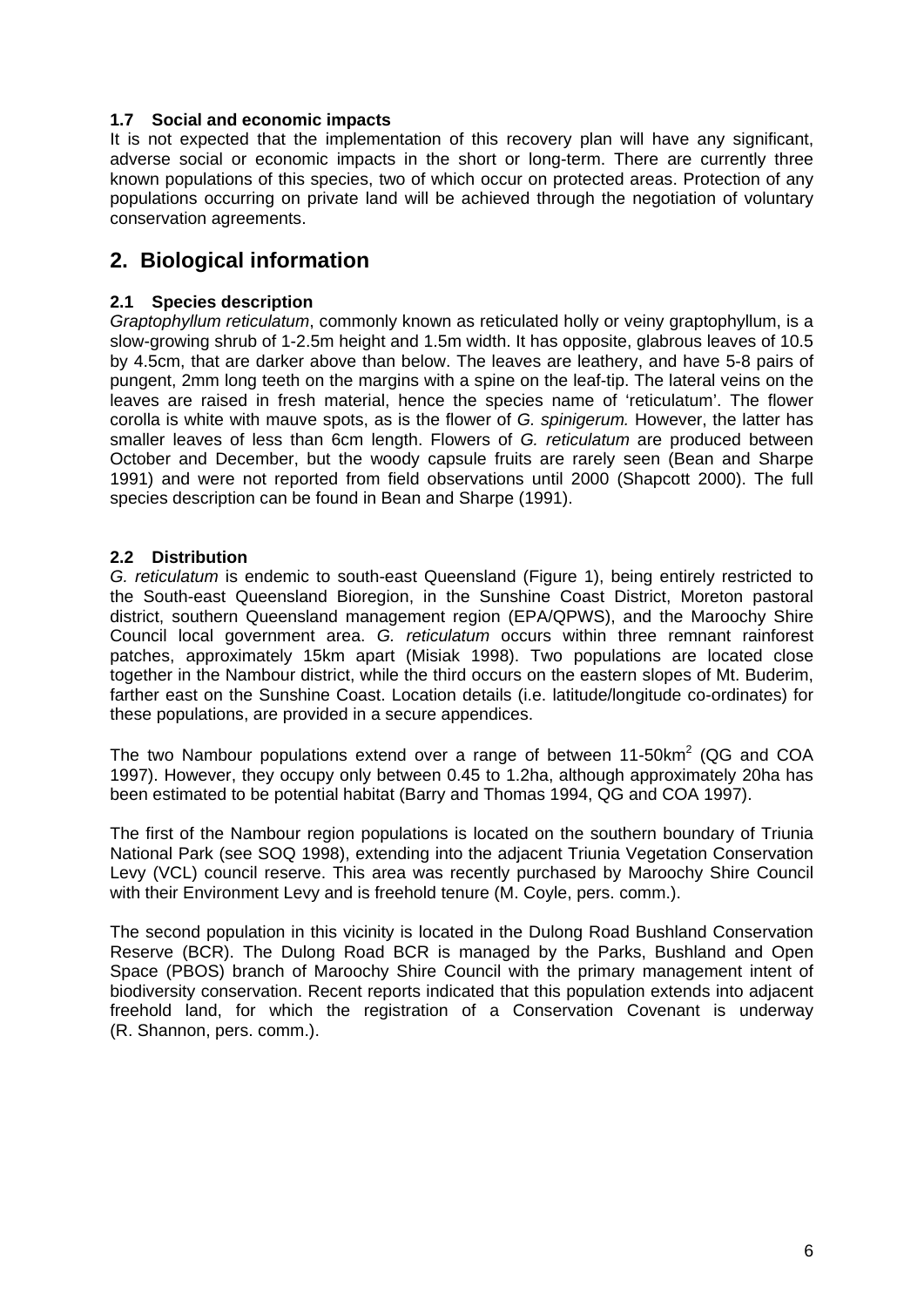

**Figure 1. Distribution of** *Graptophyllum reticulatum* **sites within south-east Queensland.**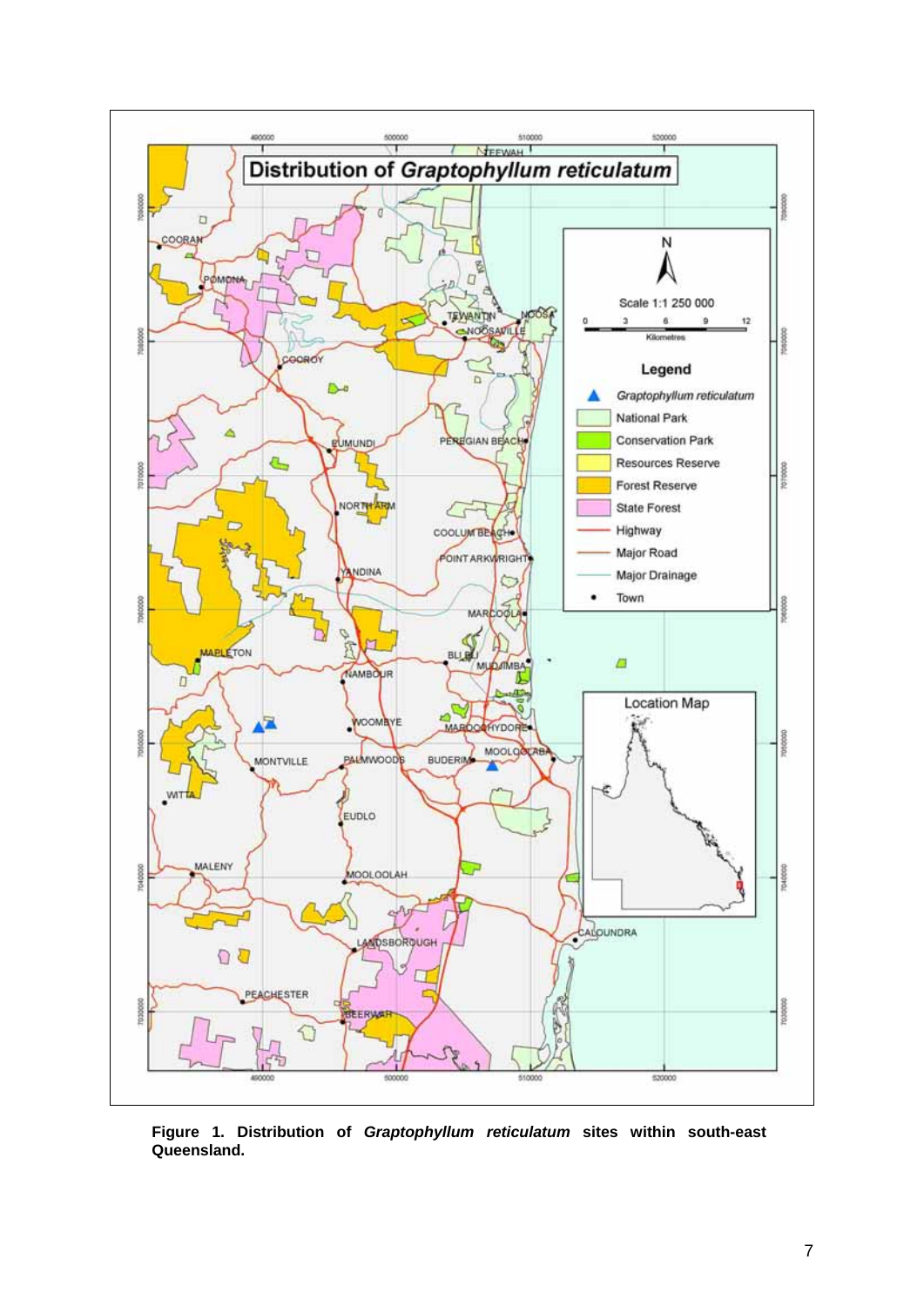The third population of *G. reticulatum* is located about 2km east of central Buderim, and is distributed across various blocks bounded by Dixon Road, Caroline Crescent, Nyes Crescent and Gwynore Court. The six blocks with extant *G. reticulatum* are either council or privately owned freehold tenure.

An additional mention of the species can be found in the declaration of Tokatakiya Nature Refuge (Queensland Government 2004). However, there are no associated herbarium records and the Nature Refuge is located approximately 115km west of Roma, just north of the Warrego Highway; well away from the known populations of *G. reticulatum.* Vegetation consists of *Acacia harpophylla – Casuarina cristata* woodland – open forest (Queensland Government 2006), which is not known to be suitable habitat for *G. reticulatum.* 

Cuttings of plants from the Buderim population have been propagated and established within the Eric Joseph Foote War Memorial Sanctuary (Foote Sanctuary) at Buderim (see Section 3.1; Hansen *et al.* 2003b). Nine *G. reticulatum* plants are also held in the *ex situ* collection of the Australian National Botanic Gardens (ANBG 2005). Commercial nurseries that formerly propagated the plant have stated that they no longer hold stock plants.

#### **2.3 Population size**

Estimates of the total population of *G. reticulatum* vary considerably. Original estimates were of approximately 200 plants (Barry and Thomas 1994, QG and COA 1997). More recent estimates are of 800-1000 plants (McDonald 2000) or approximately 1500 individuals (Shapcott 2005). These totals represent a maximum as the vigorous suckering capacity of *G. reticulatum* suggests that many of these 'plants' may be clones with common rootstock (McDonald 2000). However, a recent genetics analysis (Shapcott 2005) found little evidence for clonal growth, suggesting that most plants at Buderim are likely to be genetic individuals with localised vegetative spread (A. Shapcott, pers. comm.).

The numbers of *G. reticulatum* plants at the Triunia National Park site have been estimated at 50-100 plants by Barry and Thomas (1994) and as 400 plants by Shapcott (2005). The Dulong Road BCR population was estimated by Barry and Thomas (1994) as 50-100 plants of *G. reticulatum*, and by Shapcott (2005) as 100 plants. However, F. MacIntyre (pers. comm.) estimated this population as only 40-50 plants. The Buderim population of *G. reticulatum* was systematically mapped and estimated by Shapcott (2000) at between 700-1000 plants. However, McDonald (2000) estimated the population as between 475-600 plants, with 375-400 of these on one block and 100-200 plants (or 30-40 percent of the total population) on another block. Hansen *et al.* (2003a), in contrast, suggested that the majority of the plants occurred on the latter block.

#### **2.4 Life history and ecology**

*G. reticulatum* is a rainforest species. It is restricted to complex notophyll vine forest (subtropical rainforest) of the 'warm' or lowland subtype, that occurs at altitudes of less than 600-700m on the plateaux of the Beechmont, Springbrook, Mt. Tamborine and Maleny-Montville regions (Young and McDonald 1984). The locations average annual rainfall at Mt. Buderim is 1759mm and at Nambour 1692mm, with both having a predominantly (66-69 percent) summer incidence (Elsol and Sattler 1979). The plant grows in creek-lines and gullies on the upper slopes of olivine basalt caps, near the edge of escarpments, and plants are grouped in a clump at the Buderim site (Hansen *et al.* 2003a).

The *G. reticulatum* population in Triunia National Park is located in a fire-protected site in, and between, two ephemeral streams (R. Thomas, pers. comm.). The complex notophyll vine forest is dominated by *Dissiliaria baloghioides* (blackheart)*, Argyrodendron* sp. aff. *trifoliatum, Cryptocarya laevigata* and *Baloghia inophylla* (scrub bloodwood), with *Archontophoenix cunninghamiana* (piccabeen palm)*, Canarium australasicum* (mango bark) and *Cleistanthus cunninghamii* (omega)*.* Vines and epiphytes are numerous. The soil is a thin black loam, rich in organic matter, but rocky in the creek-lines (Misiak 1998).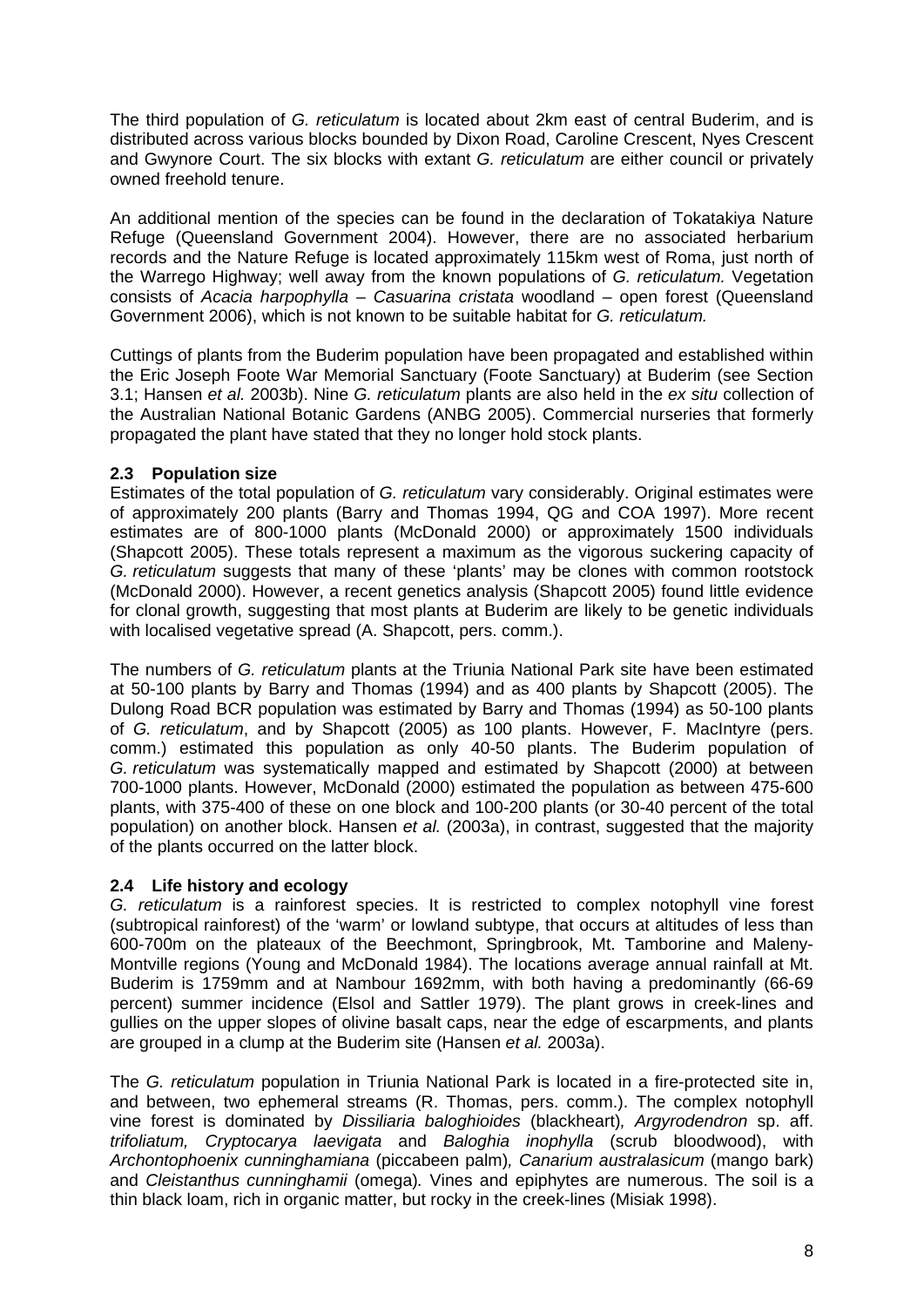The nearby Dulong Road BCR site contains complex notophyll vine forest mixed with tall to very tall closed forest and riparian rainforest, similar to the vegetation types at the Triunia National Park site. The area comprises steep, rugged, former farmland with rainforest confined to gullies (F. Macintyre, pers. comm.). *G. reticulatum* is located on rocky creek banks and the adjacent scree slopes, in thin, rocky soils (Barry and Thomas 1994). It occurs in disturbed areas with rainforest or pasture and *Acacia melanoxylon* regrowth adjacent to complex notophyll vine forest (Thomas 2004).

The Buderim population is located on the south-east side of the Buderim Mountain Plateau on the Sunshine Coast. *G. reticulatum* occurs in a significant remnant of a subtropical rainforest that was historically restricted to the upper slopes and summit of Mt. Buderim (McDonald 2000). The notophyll rainforest is classified as Regional Ecosystem 12.8.3 but has distinctive canopy dominants of *Argyrodendron* sp. (Kin Kin) rather than the more widespread *A. trifoliolatum*, *Acacia bakeri, Planchonella queenslandica* and *Grevillea hilliana,*  as well as having many floristic elements of Regional Ecosystem 12.11.10 – Araucarian notophyll/microphyll vine forest on metasediments and interbedded volcanics (McDonald 2000). The site has a rocky, basalt substrate (some boulders are up to two metres diameter), underlain by Triassic-Jurassic sandstone, and with gradients of up to 20 degrees (Golder and Associates n.d. cited in COA n.d.). Large vines (up to 10cm girth) and large trees in the vegetation indicate that the rainforest remnant had been of significant age and structural development (McDonald 2000).

After the clearing of part of the Buderim population approximately five years ago, many of the *G. reticulatum* plants have resprouted and fruit and prolific flowering have been observed (Shapcott 2000, Shapcott pers. comm.). Observations of higher levels of flowering by plants in the intact vegetation adjacent to the cleared area were associated with responses to higher light levels (Shapcott pers. comm.).

#### **2.5 Habitat critical to the survival of the species**

As *G. reticulatum* is restricted to lowland subtropical rainforest at between 100-120m altitude, remnants of this vegetation type at low elevations on rocky, basalt soils are essential habitat for this species. This vegetation type has been extensively cleared and less than 10 percent remains in the South-east Queensland Bioregion (SOQ 1998). It is also the plant community considered to be most at risk on the south-east Queensland coast and only occurs as remnant patches in the Sunshine Coast area (SOQ 1998); a situation likely to be exacerbated by ongoing development in the region.

There are indications that *G. reticulatum* may be naturally rare. The geological and climatic characteristics of the habitat of *G. reticulatum* are rare in south-east Queensland (Elsol and Sattler 1979, Hansen *et al.* 2003a) and have been historically relatively restricted (McDonald 2000). The species occurs in a key centre of plant endemism in south-east Queensland (QG and COA 1998) in a vegetation type with many species that are either at their northern range limit, narrow endemics, or disjunct between south-east and far northern Queensland (Young and McDonald 1984). Furthermore, the *Graptophyllum* genus has a high level of rarity both in Australia and the South Pacific.

#### **2.6 Important populations**

Due to the low total population size and small number of populations of *G. reticulatum,* all populations of the species are considered important to the survival of the species.

The protection of the *G. reticulatum* population on the boundary of Triunia National Park is important for the conservation of this and other associated species. The national park, although only 17.97ha in area, includes about 300 (mainly rainforest) plant species, 15 of which are listed as of conservation significance. This population is the second largest in size and has the highest ecological integrity. Management regimes sympathetic to conservation of native species is required.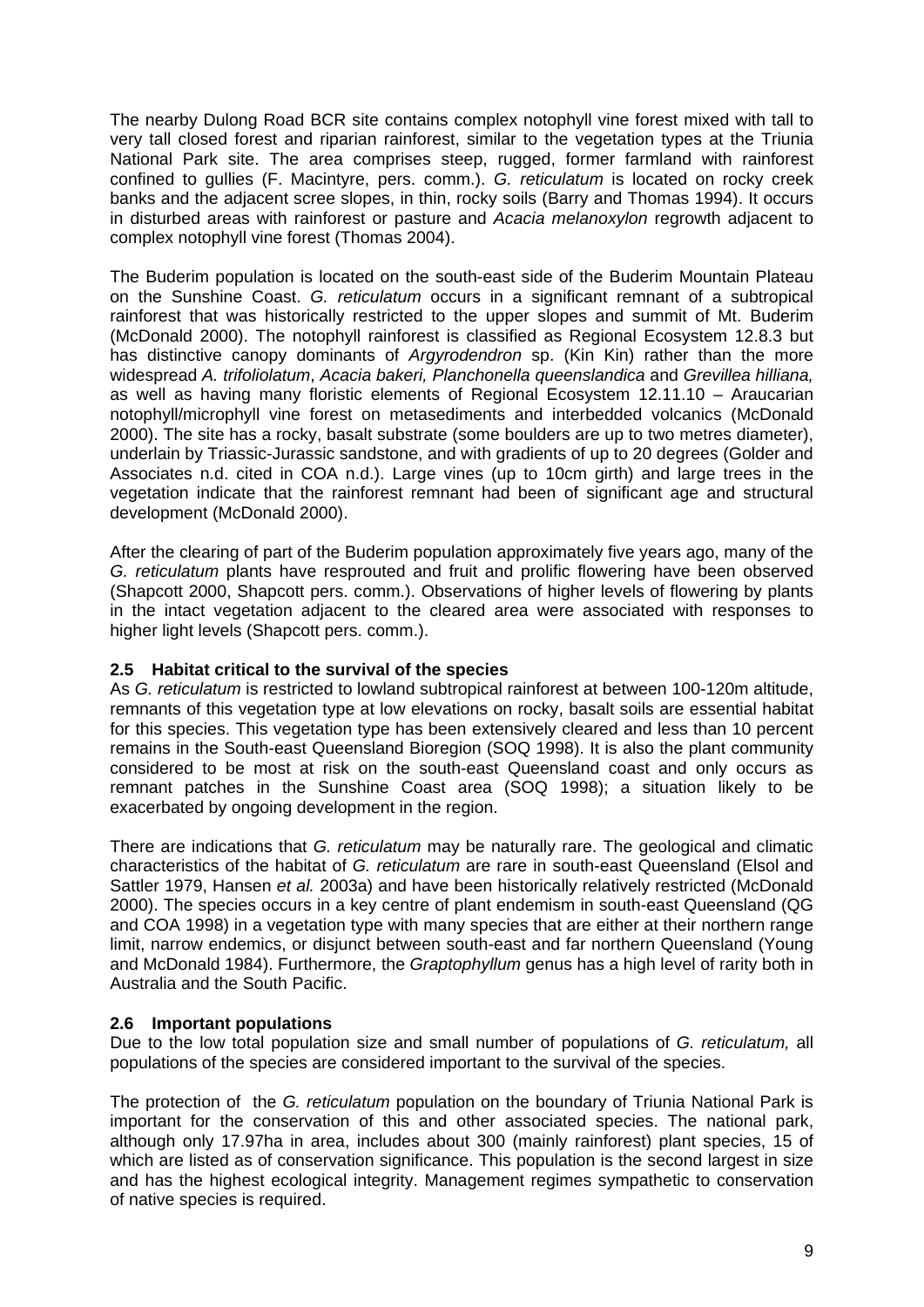The Buderim population is also important to the conservation of *G. reticulatum.* It is the largest of the three populations, comprising an estimated 80 percent of the total number of individuals, and has the highest level of genetic diversity (Shapcott, in press). There are at least three additional listed threatened species at this site.

The Dulong Road BCR site contains eight threatened species, a subset of those occurring in Triunia National Park. It is also noteworthy due to the limited gene flow between this and the Triunia *G. reticulatum* population. Shapcott (2005) reports that the Dulong Road and Buderim populations are the most genetically similar despite the close geographic proximity of the Triunia and Dulong populations.

|                                            |                 |   | <b>EPBC Act</b><br><b>NCA</b> |         | <b>Population Locations</b> |                |  |  |
|--------------------------------------------|-----------------|---|-------------------------------|---------|-----------------------------|----------------|--|--|
| <b>Species Name</b>                        | Family          |   |                               | Triunia | Dulong                      | <b>Buderim</b> |  |  |
| Austromyrtus inophloia                     | Myrtaceae       | R | ٠                             | 4       | 4                           |                |  |  |
| Bosistoa transversa                        | Rutaceae        | V | $\vee$                        | 4       | 4                           | ٠.             |  |  |
| Choricarpia subargentea                    | Myrtaceae       | R |                               | 4       | 4                           |                |  |  |
| Corynocarpus rupestris<br>ssp. arborescens | Corynocarpaceae | R |                               | 4       | 4                           | å.             |  |  |
| Floydia praealta                           | Proteaceae      | V | $\vee$                        | 4       |                             |                |  |  |
| Macadamia integrifolia                     | Proteaceae      | V | $\vee$                        | ؞       | 4                           |                |  |  |
| Macadamia ternifolia                       | Proteaceae      | V | V                             | 4       | å,                          |                |  |  |
| Marsdenia coronata                         | Asclepiadaceae  | V | V                             | 4       |                             |                |  |  |
| Nothoalsomitra suberosa                    | Cucurbitaceae   | R |                               | ه.      |                             |                |  |  |
| Plectranthus omissus                       | Lamiaceae       | E | Е                             | ؞       |                             |                |  |  |
| Pouteria eerwah                            | Sapotaceae      | E | Е                             | 4       | 4                           |                |  |  |
| Romnalda strobilacea                       | Xanthorrhoeacea | V | V                             | 4       |                             |                |  |  |
| Triunia robusta                            | Proteaceae      | Е | Е                             | 4       |                             |                |  |  |
| Zieria sp.<br>(Brolga Park.Bean 1002)      | Rutaceae        | Ε | Е                             | å,      |                             |                |  |  |

Table 1: List of threatened flora species co-occurring with *Graptophyllum reticulatum* and their conservation status under the Qld NCA and the Commonwealth EPBC Act. Symbols: R rare, V vulnerable, E endangered; ♣ species present.

# **3. Threats**

#### **3.1 Biology and ecology relevant to threats**

Studies of the biology and ecology of *Graptophyllum reticulatum* have not been conducted. However, expert opinion on this species was compiled in 1997 (QG and COA 1997). *G. reticulatum* is a slow-growing shrub with a juvenile period estimated at over two years and a lifespan of over 30 years. It regenerates through resprouting and possibly from a short-lived seed bank. Seeds are presumed to have a short-lived viability. Reproductive capacity is presumed to be limited, due to the restricted extent of the populations, the low size of two of the populations, and the probable low level of recruitment. The populations are thought to be declining (Barry and Thomas 1994). The habitat of *G. reticulatum* is specialised and, even though it is of restricted availability, is not fully occupied by the taxon (QG and COA 1997).

The fruit of *G. reticulatum* is a woody, oblong to ovoid capsule. Viable seed has only been recorded by A. Shapcott (2000) and is considered to be not always available (ASGAP 2002). MacIntyre (pers. comm.) reported that no viable seed on the wild plants at Dulong had been observed as seeds tend to be eaten and bored into by insects. Barry and Thomas (1994)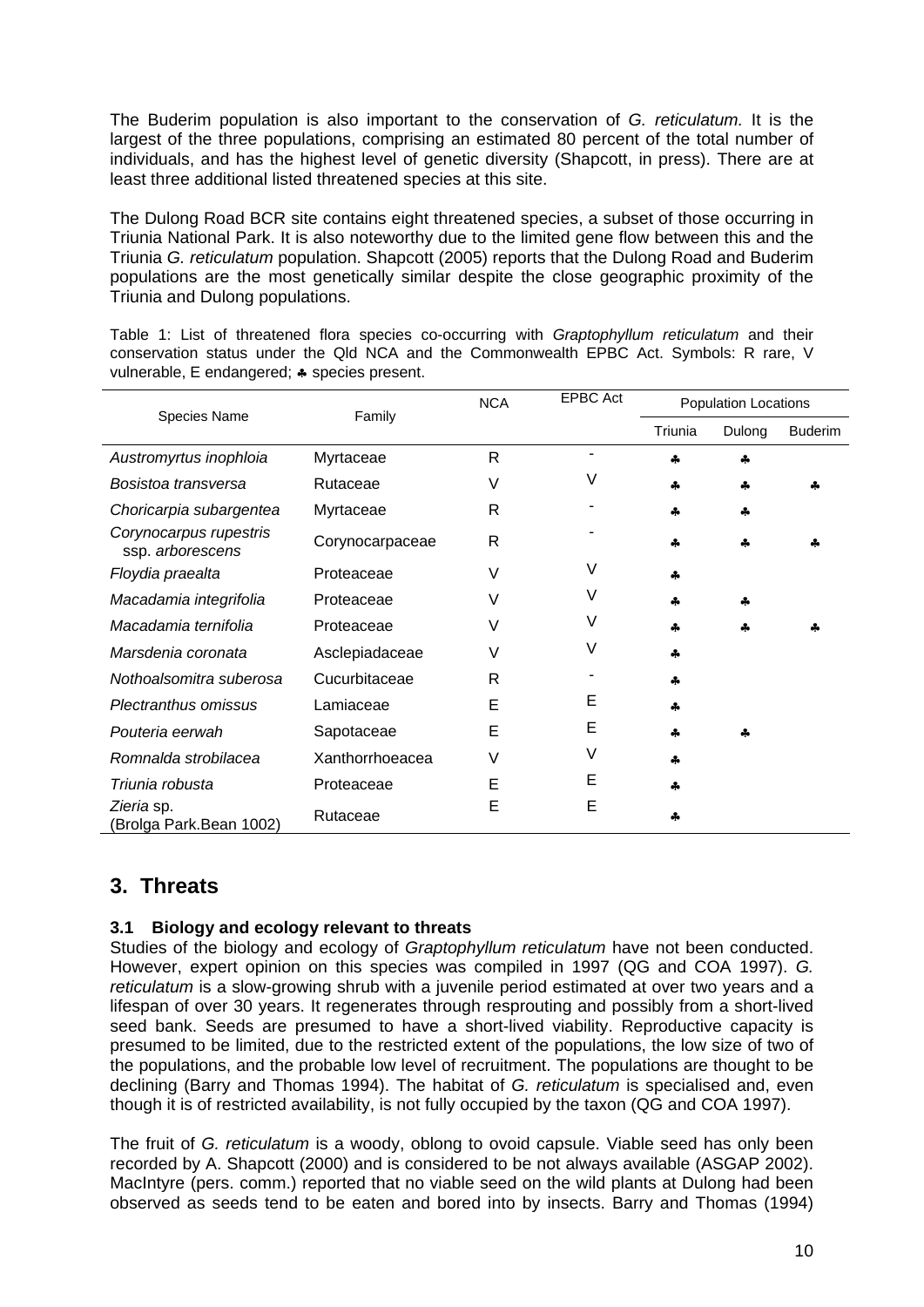suggest that successful seedling germination and establishment, as well as seed dispersal, may be dependent on irregular climatic triggers such as high rainfall events or seasons. In contrast, garden specimens of *G. ilicifolium* can produce dozens of self-sown seedlings each year (I. Champion, pers. comm.). Dispersal of Acanthaceae seed tends to be localised, dependent on forcible ejection with opening of the capsule (Morley and Toelken 1983). Nevertheless, seed of *G. ilicifolium* can be ejected from the capsule a considerable distance from the parent plant (I. Champion, pers. comm.). Additionally, the stream-bank locations of *G. reticulatum* sites may facilitate downstream dispersal in high rainfall seasons (Barry and Thomas 1994).

The plants themselves are fairly hardy. Mature plants can sucker (McDonald 2000, ASGAP 2002), leading to clonal propagation; aerial stems have been observed to develop roots at Triunia National Park and the plants tend to occur in clumps, supporting the likelihood of vegetative spread (Barry and Thomas 1994). Furthermore, part of the Buderim population was bulldozed in early 2000, yet after an initial yellowing from 'sunburn', has resprouted profusely (B. McDonald, pers. comm.). Damaged plants have been recorded resprouting from stems (C. Critchley, pers. comm.).

Propagation of *G. reticulatum* has been achieved from cuttings by several nurseries in southeast Queensland and by the Australian National Botanic Gardens. These collections represent low numbers of wild plants and are unlikely to be representative of the genetic diversity of the species. Plants have also been cultivated from cuttings and established in the Foote Sanctuary in Buderim (Hansen *et al.* 2003b). The source plants from which the cuttings were taken were tagged (M. Coyle, pers. comm.) and comprise approximately 200 individuals. The surviving 50 plants (in 2005) represent a considerable proportion of the portion of the population for which the harvesting licence was issued, but are not representative of the entire Buderim population of between 475 to 1000 plants.

The population genetics of Queensland's *Graptophyllum* species were investigated by Dr. A. Shapcott, University of the Sunshine Coast (Shapcott 2005), who found:

- All four species have quite high levels of genetic diversity, although *G. reticulatum* has the lowest diversity.
- All species were significantly inbred but *G. reticulatum* was the most inbred.
- Genetic differentiation between populations was highest in *G. reticulatum*.
- The Buderim population of *G. reticulatum* population had higher genetic diversity than the other populations.
- Genetic diversity appears to be correlated with population size.
- Gene flow between populations of *G. reticulatum* is low enough to cause population divergence and loss of allelic diversity due to genetic drift*.*
- The Dulong Road BCR population and the Buderim population are more similar genetically than either to the Triunia National Park population, despite the geographic proximity of the Dulong and Triunia sites.

#### **3.2 Identification of threats**

Urban development, weeds and the potential for fire and other disturbance are all threats to *G. reticulatum*. The urban situation of the Buderim population creates the additional risks of hydrological changes and associated nutrient pollution (Hansen *et al.* 2003a) as well as potential hybridisation between *G. reticulatum* and congeners planted in local gardens. Historically, cattle-grazing was a threat to the Dulong Road BCR population (Barry and Thomas 1994). Additionally, fragmentation and disturbance of native ecosystems may have influenced insect and predator dynamics and caused a decline in the reproductive capacity of the species.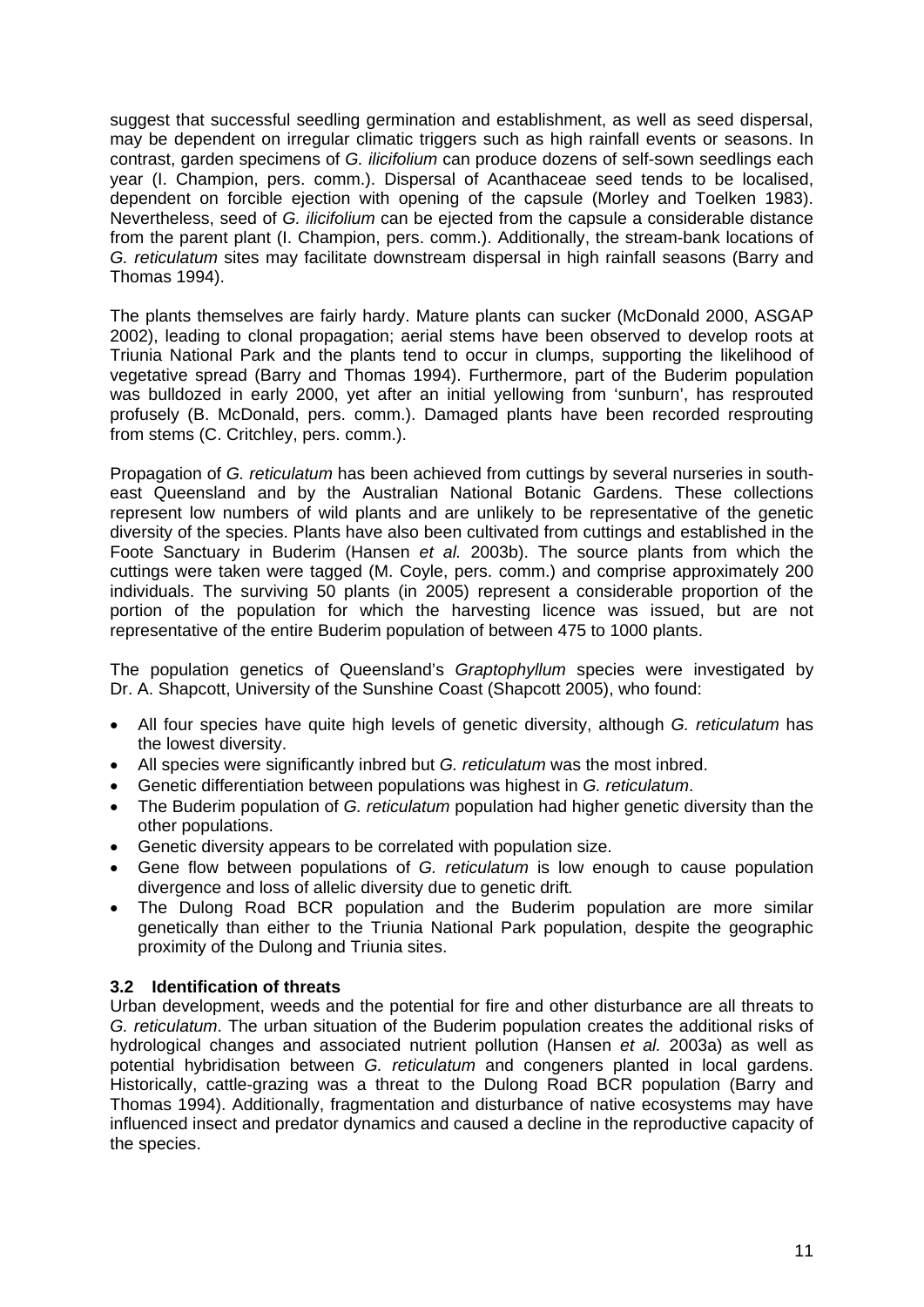#### **3.2.1 Urban development**

Housing development is a significant threat to the *G. reticulatum* population at Buderim. Several blocks containing *G. reticulatum* have recently been subdivided, although the plants are subject to council environmental covenants, and other blocks are proposed for subdivision or development.

An additional threat associated with development in the Buderim region specifically and the Sunshine Coast in general is the risk of land slips. The Buderim population of *G. reticulatum*  is located on rocky, basalt substrates with slopes of up to 20 degrees (Golder and Associates n.d. cited in COA n.d.). Buderim Mountain is one of two main areas within the coastal region east of Yandina to Caboolture that is prone to slope failure (Arup n.d.), and over 70 percent of mapped landslips have occurred on Tertiary basalts, generally on lower bound slope angles of at least 15 percent (MSC 2002). Furthermore, major causes of slope instability include loading of the top of a slip through building or fill deposition, tree clearing and consequent rises in groundwater, and excavation of benches for house sites that removes support at the toe of a slip (Arup n.d.). Thus, the steep slope, soil type, and development mechanism of cutting benches into hillsides on Mt. Buderim with an associated reduction of vegetation extent suggests that there may be a potentially high risk of land slip associated with development of the site. The area of the *G. reticulatum* population has been classified as high to very high landslip hazard, with the plants being located in high hazard areas but downslope of very high hazard areas.

#### **3.2.2 Weeds**

*Lantana camara, Ageratina riparia* and glycine are the most significant weeds at the Triunia and Dulong Road BCR populations (Barry and Thomas 1994, SOQ 1998). Triunia National Park has a significant weed invasion (SOQ 1998) located upstream of the population, but this is being addressed through the administration of pest initiative funding to control weeds and enhance native regeneration (R. Thomas, pers. comm.). Weeds at the Dulong site have been spread in the past through cattle grazing and trampling (Barry and Thomas 1994).

The Buderim site is also heavily weed-infested, a likely consequence of past and ongoing disturbance and of the establishment of local 'garden escapes', i.e. horticultural plants that can disperse and establish beyond garden confines. Most of the weeds occur in the area that was severely disturbed by bulldozing (A. Shapcott, pers. comm.).

Bulldozing of part of the Buderim population in 2000 resulted in profuse growth of exotic vines that may have detrimental effects on the regeneration of native trees and shrubs (McDonald 2000). The various weeds at this site include *Ochna serrulata* (Mickey Mouse bush), *Cinnamomum camphora* (Camphor laurel), *Solanum torvum, Lantana camara, Senna pendula* var. *glabrata,* and the vines *Passiflora* spp. and *Asparagus plumosus* (McDonald 2000). Additionally, *Salvia splendens* (Scarlet salvia) has formed an extensive weed plume in conjunction with an *ad hoc* drain and the associated nutrient pollution. Some bushland regeneration works have been undertaken in relation to Mickey Mouse bush and Scarlet salvia (Hansen *et al.* 2003a).

#### **3.2.3 Fire**

As a rainforest dependent species, *G. reticulatum* is susceptible to fire. The Triunia population of *G. reticulatum* is, however, in a fire-protected site and is regarded as not requiring current management in relation to fire risk (R. Thomas, pers. comm.). In contrast, the population at Dulong Road BCR may be at risk of fire, although most of the plants are located near a creek (A. Shapcott, pers. comm.) and the Buderim population has a high fire risk associated with its urban location and prior targeted disturbance of the plants.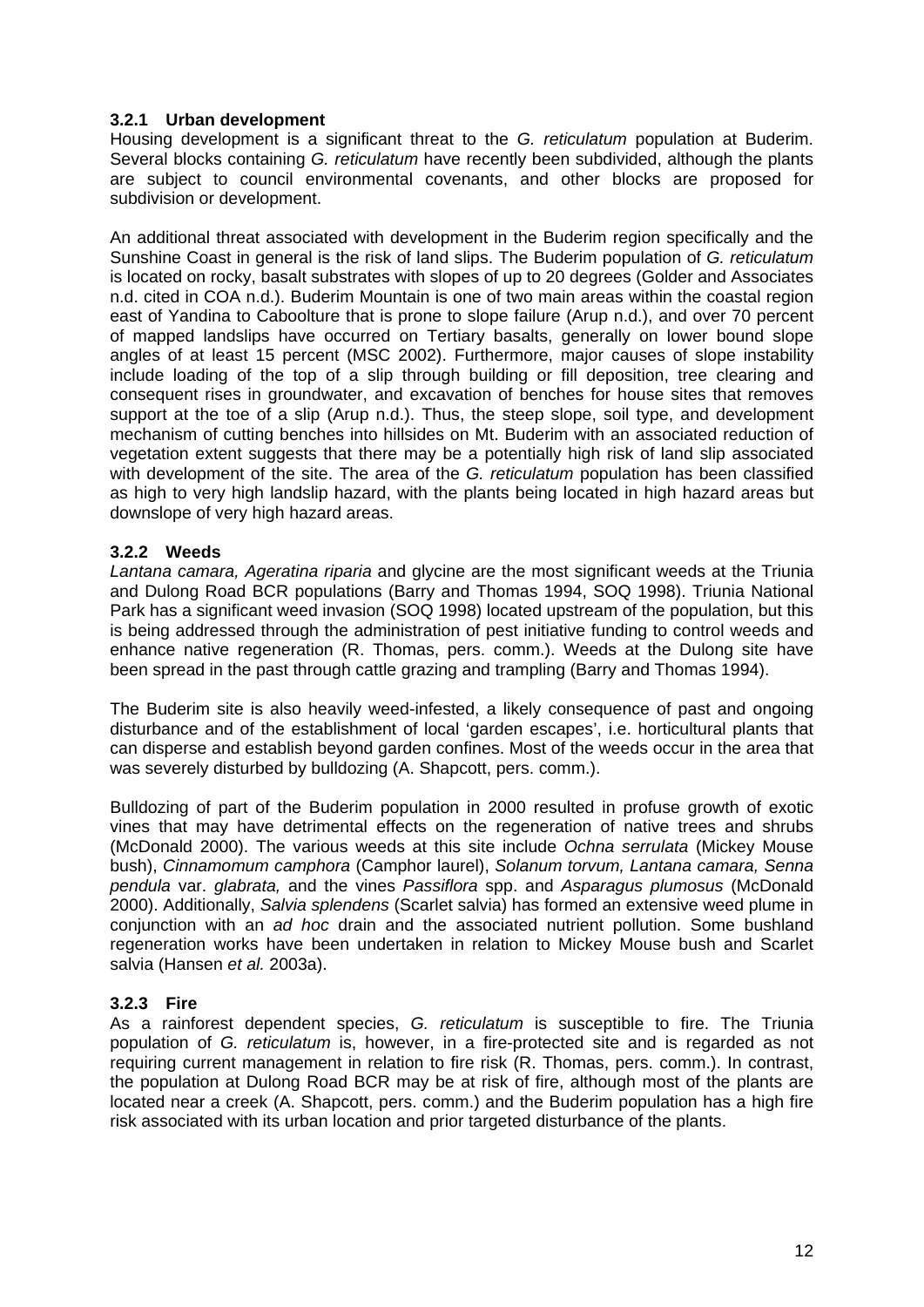#### **3.2.4 Potential lack of recruitment**

Lack of recruitment may threaten the population viability of *G. reticulatum.* There are only a few reports of seed being produced, and those that have been observed have been predated by insects. This predation may be a result of high insect levels related to the fragmentation and small size of rainforest remnants, an effect increasing with the expanding urbanisation of the Sunshine Coast and hinterland. Furthermore, because of the level of inbreeding in *G. reticulatum,* any seed produced may not be viable.

Lack of or minimal seed production could prevent the species from being self-sustaining and exacerbate the level of inbreeding. Additionally, it may prevent dispersal of seed and establishment of a seed bank, resulting in regeneration of *G. reticulatum* being dependent on vegetative resprouting, and limiting the adaptive capacity of the species to environmental and climatic change.

#### **3.3 Populations under threat**

The Buderim population is highly susceptible to disturbance associated with close proximity of an urban environment, and the potential alteration of understorey conditions detrimental to regeneration of rainforest species. Deliberate attempted destruction of the population has occurred on two occasions, i.e. in 2000 and 2005. Other disturbances are likely to and may already include collateral physical damage to plants and soil and deposition of rubbish and gardening waste. Altered hydrology, soil nutrient, humidity and light conditions as well as increased fire risk, weed invasion and altered insect and predator dynamics may adversely impact on the species.

Further subdivision of the land containing *G. reticulatum* has been proposed. The site also has a high risk of land slips, particularly in association with development. An additional threat to this population is potentially from hybridisation between plants of *G. reticulatum* and its congeners. *G. ilicifolium* and *G. excelsum* are known to cross-pollinate and to produce hybrid plants in a garden environment (I. Champion, pers. comm.). As both of the latter species are commercially available through nurseries, there is a risk of hybridisation between any local garden plantings of them with the *in situ G. reticulatum* plants.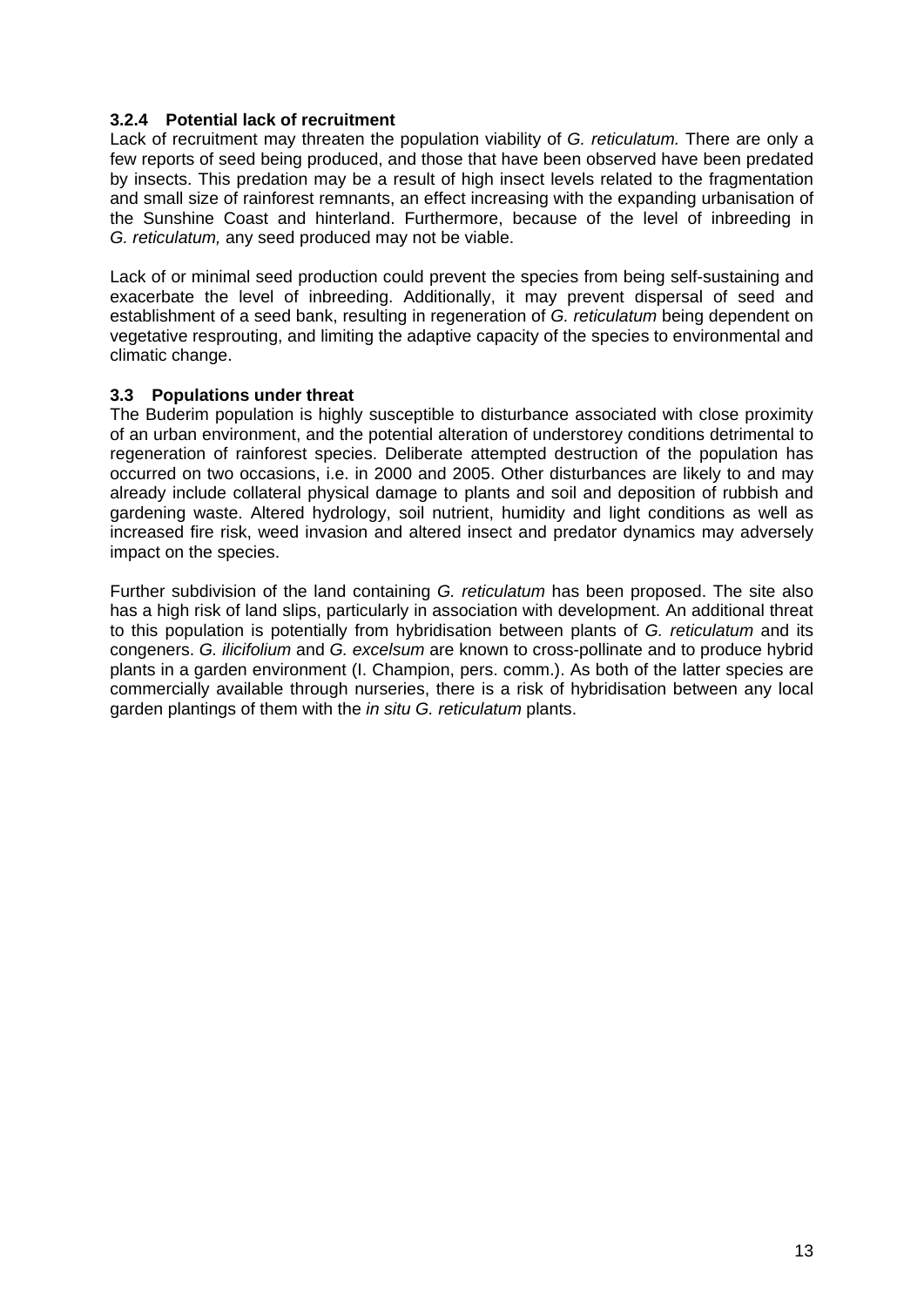#### **3.4 Threats Summary**

Table 2: Status of the known *in situ* and established *ex situ G. reticulatum* populations and a summary of known and potential (P) threats identified at each site.

#### **Natural (***in situ***) Populations**

| Site | <b>Population Name</b>                                          | Population<br>Size | Land Tenure                                   | <b>Protection Status</b> | Type of Threat                                                                                                                                                                   | Current actions to reduce threats                                                                                                 |
|------|-----------------------------------------------------------------|--------------------|-----------------------------------------------|--------------------------|----------------------------------------------------------------------------------------------------------------------------------------------------------------------------------|-----------------------------------------------------------------------------------------------------------------------------------|
|      | Triunia National<br>Park                                        | 50-400             | <b>National Park</b>                          | Protected *              | Weed invasion and competition<br>Lack of recruitment <sup>P</sup>                                                                                                                | • Weed control (EPA/QPWS)                                                                                                         |
|      | Triunia Council<br>Reserve (CR)                                 |                    | Freehold land                                 | Unprotected              |                                                                                                                                                                                  | • Negotiating Conservation Agreement                                                                                              |
| 2    | Dulong Road<br><b>Bushland</b><br>Conservation<br>Reserve (BCR) | 50-100             | <b>Bushland Conservation</b><br>Reserve (BCR) | Protected *              | Weed invasion and competition<br>Small population size <sup>F</sup><br>Fire risk <sup>P</sup><br>Lack of recruitment <sup>r</sup>                                                | • Local Law 17 Parks and Reserves<br>Appointment of MSC Fire Management Officer<br><b>Negotiating Conservation Agreement</b><br>٠ |
| 3    | <b>Buderim</b>                                                  | 475-1000           | Freehold land                                 | Unprotected              | Urban development<br>Land slips<br>$\bullet$<br>Weed invasion and competition<br>$\bullet$ Fire risk<br>Habitat degradation<br>Lack of recruitment<br>Hybridisation <sup>P</sup> | Weed control                                                                                                                      |

#### **Established (***ex situ***) Populations**

| Site | <b>Population Name</b>                           | Population<br>Size | Land Tenure                           | <b>Protection Status</b> | Type of Threat                               | Current actions to reduce threats                                                           |
|------|--------------------------------------------------|--------------------|---------------------------------------|--------------------------|----------------------------------------------|---------------------------------------------------------------------------------------------|
|      | <b>Foote Sanctuary</b>                           | 56                 | Freehold land<br>(managed as reserve) | Unprotected              | Small population size<br>Lack of recruitment | Interpretational signage<br>Weed control<br>Revegetation<br>Local Law 17 Parks and Reserves |
|      | Australian<br><b>National Botanic</b><br>Gardens | 9                  | <b>Botanic Gardens</b>                | Protected                | Small population size                        | Weed control<br>Monitoring                                                                  |

Protection status: \* Protected under Queensland State legislation, \* Protected under Local Council Local Law. Coordinates for population locations provided in secure appendices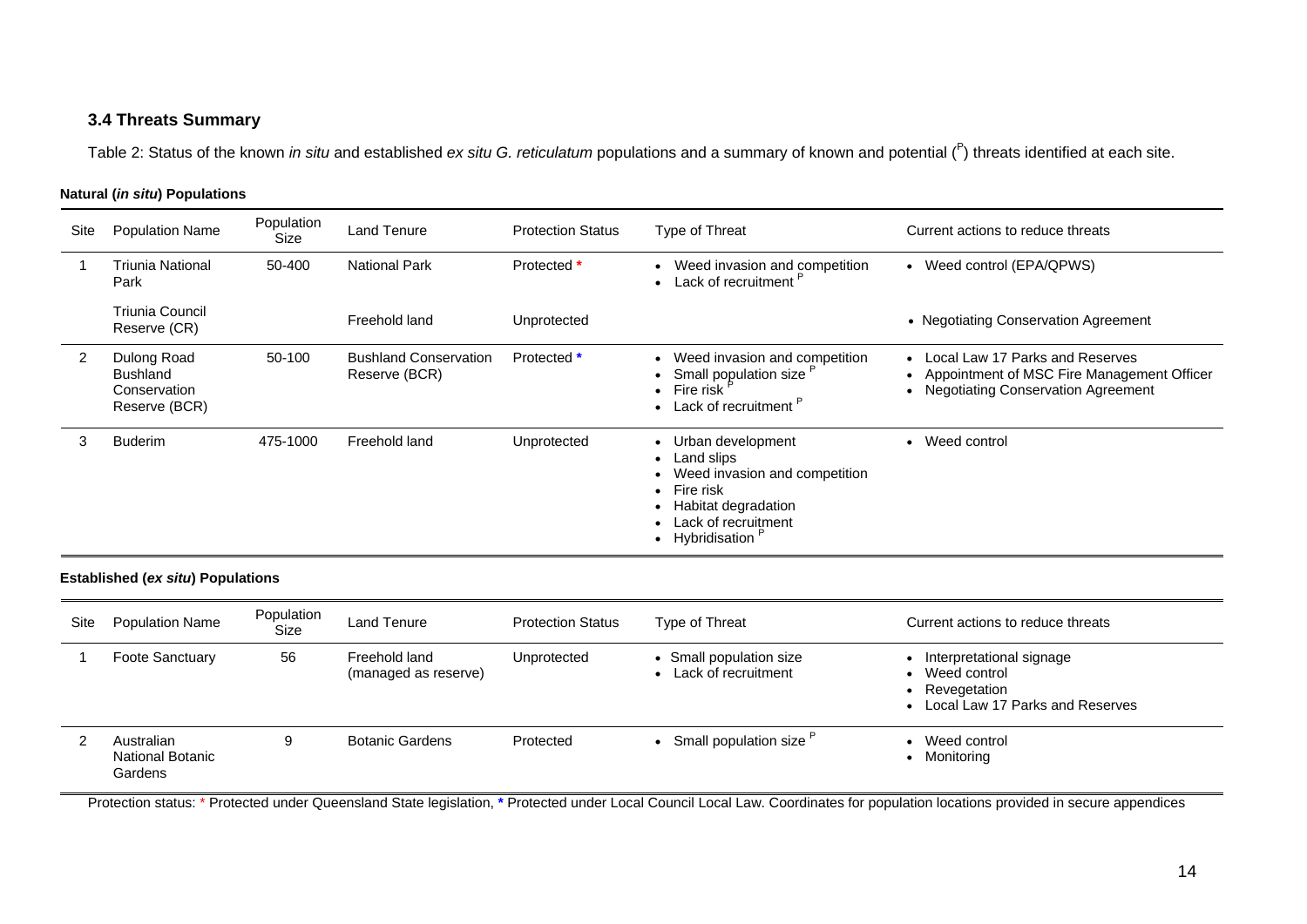## **4. Recovery objectives, criteria and actions**

#### **4.1 Overall objective**

The overall objective of this recovery plan is to conserve the known populations of *G. reticulatum* from further decline and disturbance, and to maintain and enhance wild populations in the long-term.

#### **4.2 Specific objectives**

The specific objectives of this recovery plan are to:

- 1. Protect, restore or maintain all known and newly located populations.
- 2. Determine the extent of the species distribution by confirming the species presence in areas of potential habitat.
- 3. Address the key threats to *G. reticulatum* and any assessable potential threats.
- 4. Develop research programs that assist with the recovery and conservation of *G. reticulatum.*
- 5. Promote community awareness and education in relation to *G. reticulatum,* and facilitate community involvement in conservation of this species.

#### **4.3 Performance criteria**

The criteria for successfully achieving the objectives of the *G. reticulatum* recovery plan will be that:

- 1. Criteria defining appropriate management requirements for *G. reticulatum* populations are determined and prescribed in population management plans.
- 2. The number of *G. reticulatum* populations on protected land is increased.
- 3. Annual monitoring programs are developed and implemented and knowledge of *G. reticulatum* population dynamics is increased.
- 4. Formal communication channels between land management agencies are established.
- 5. Population portions on private land are enhanced through plantings (i.e. number of plants and area of extent is increased).
- 6. Field surveys are conducted in areas of potential habitat and the extent of the species distribution and area of occupancy is determined.
- 7. Population location records are updated and consistent among land management agencies.
- 8. Appropriate fire management plans are developed and implemented and the impact of inappropriate fire regimes on *G. reticulatum* populations is reduced.
- 9. Appropriate weed management plans are developed and implemented and the impact of weed invasion on *G. reticulatum* populations is reduced.
- 10. Research programs that provide information on population abundances, responses to disturbance, seed production and regeneration processes, and other aspects of the species biology and ecology are established and knowledge gained promotes or enhances the recovery of this species.
- 11. Public awareness of *G. reticulatum* and involvement of community groups and local and state government agencies in conservation programs for *G. reticulatum* is increased.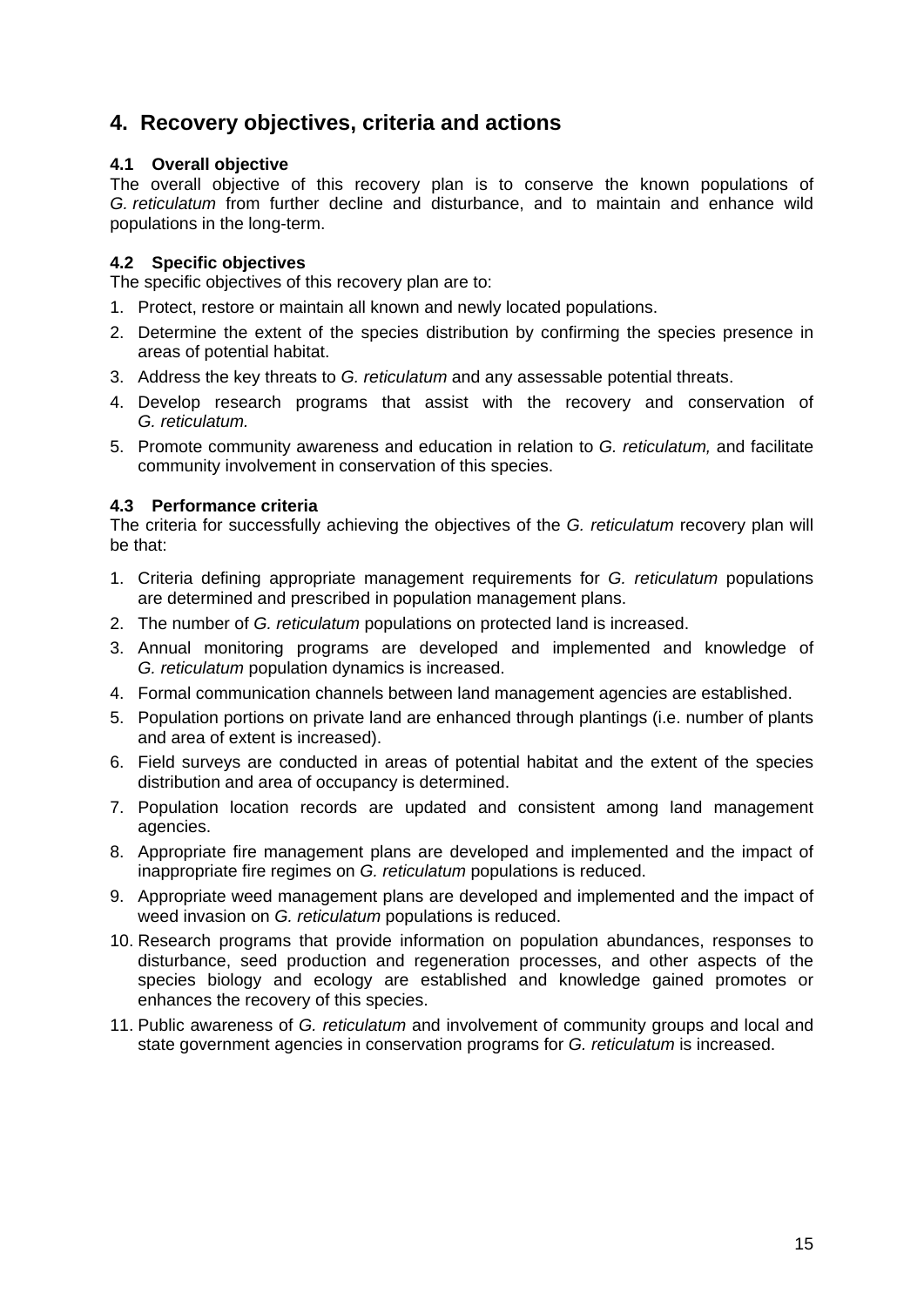### **5. Recovery actions**

The actions prescribed in order to achieve the specific objectives (Section 4.2) are detailed for each specific objective.

#### **Objective 1: Protect, restore or maintain all known and newly located populations.**

**Action 1.1** Ensure that the management requirements for *G. reticulatum* are incorporated into management plans for the populations on state and council land including those within easements.

Rationale: The species' habitat of complex notophyll vine forest is vulnerable to disturbance, particularly in urban environments. All three *G. reticulatum* populations are either partly or wholly located within lands managed by Maroochy Shire Council (MSC). One population is partly within the Triunia National Park and partly in the MSC managed Triunia Vegetation Conservation Levy (VCL) reserve. The second population is in the MSC managed Dulong Road Bushland Conservation Reserve. The third population is partly on MSC land and partly on freehold at Buderim. Most of the *G. reticulatum* plants on freehold land are protected by Environmental Covenants or Vegetation Protection Orders. An additional site containing five plants was located in October 2005 on freehold land at Buderim; W. Flenady, pers. comm.).

Potential contributors: Maroochy Shire Council (MSC), EPA/QPWS, Natural Resource Management South east Queensland (NRM SEQ Inc.)

Estimated cost: Planning, site assessment and document development costs - \$500 per site. Total estimated cost - \$1500.

**Action 1.2** Negotiate conservation agreements for all freehold land blocks containing *G. reticulatum* plants at Buderim.

Rationale: Fragmentation from increasing urbanisation may have detrimental effects on ecosystem processes. Isolation within urban development may change local climatic and environmental conditions, lead to increased levels of disturbance, and imbalances in the ecosystem i.e. predation of seed may prevent recruitment. Protection of the essential habitat of *G. reticulatum* may reduce these effects and enhance natural corridors. Linkage of population fragments, including small numbers of isolated plants, contributes to the viability of populations and to facilitating variation within the species. Accordingly, all portions of *G. reticulatum* populations contribute to the conservation of the species and require protection.

Two freehold tenure blocks underlying and adjacent to the main part of the Buderim *G. reticulatum* population have strategic conservation importance. A Vegetation Protection Order is in place on the smaller block, whilst a development application has been lodged for the adjacent property. Conservation agreements that increase landholder awareness of the significance of populations and secure the protection of *G. reticulatum* habitat on private land, could be negotiated for these properties. Options for landholders include Nature Refuges, which are administered by EPA/QPWS under the *Nature Conservation Act 1992*. Landholders are provided with practical management advice through EPA/QPWS Extension Officers and financial incentives such as Transfer Duty and Land Tax reimbursements through the NatureAssist program, to encourage the protection of natural assets on private property. Voluntary Conservation Agreements may also be negotiated with Local Councils under the *Queensland Land Title Act 1994*. Alternatively, consideration could be given to purchase of these blocks under the MSC Vegetation Conservation Levy (VCL).

Annual monitoring and reporting of assessments (Action 1.3), and the development and implementation of management plans to protect biodiversity values may also assist the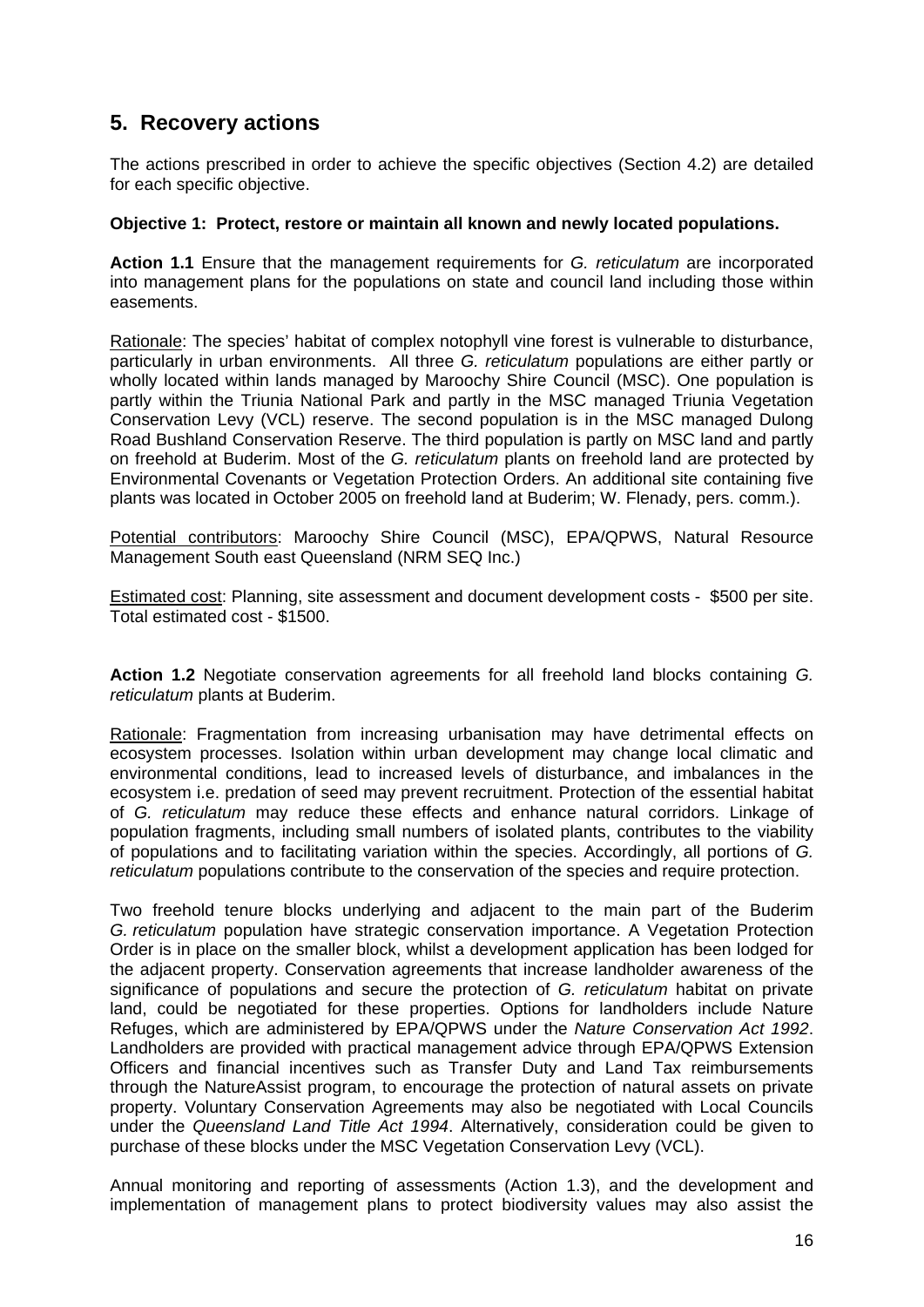species' recovery. New sites of *G. reticulatum*, such as that located in October 2005, can be incorporated as located into local and state government databases (Action 2.2) and conservation planning.

Potential contributors: MSC, EPA/QPWS, private landholders, Natural Resource Management South east Queensland (NRM SEQ Inc.).

Estimated cost: Negotiation of Conservation Agreements - salary for one staff officer over a six-month period - \$26,000. Annual monitoring and reporting costs covered under of Action 1.3. Costs for developing and implementing a site management plan, to be determined.

**Action 1.3** Annually monitor all populations and any plants protected under conservation agreements to assess their demographic stability.

Rationale: The long-term stability of the populations of *G. reticulatum* is dependent on the maintenance of the condition and integrity of the remnant vegetation in which they occur, as well as on the continuation of the natural demographic processes of the species, i.e. on seed production and germination, and seedling establishment. Monitoring of the populations twice yearly or at least on annual intervals, preferably towards the end of the fruiting season, could be recorded, assessed and analyses distributed amongst the interested parties. This action is of particular importance for the Buderim population, which has been subject to repeated attempted destruction.

Potential contributors: EPA/QPWS, MSC, NRM SEQ Inc. Eric Joseph Foote War Memorial Sanctuary Association (Foote Sanctuary Association).

Estimated cost: Monitoring events and site inspections every six months. Allow 2.5 days a year for fieldwork and report writing - \$2500 a year, total cost for five years - \$12,500.

**Action 1.4** Facilitate information exchange between land management agencies for locations, conditions and threats to threatened species within Maroochy Shire.

Rationale: In order for all agencies to meet their legislative obligations for threatened species and to ensure that best management practices are in place for *G. reticulatum*, relevant information on locations, population condition and threats could be exchanged as updated to nominated environmental personnel. Information exchange and updating between members of the recovery team will also assist implementation of this plan.

Potential contributors: EPA/QPWS, MSC, NRM SEQ Inc.

Estimated cost: No direct costs envisaged, apart from existing operational costs.

**Action 1.5** Enhancement of fragmentary clusters of plants at Buderim through planting of seedlings propagated from seed of local plants.

Rationale: Portions of the Buderim population of *G. reticulatum* are located on freehold residential lots. Although the plants are protected as part of environmental covenants, their low number and isolation from the main part of the population suggests a low long-term viability. The viability of these clusters could be enhanced through the addition of plants propagated from seed of *G. reticulatum* from this area. The use of seed rather than cuttings (i.e. clonal material) is recommended to maintain the ongoing, local ecological relationships of *G. reticulatum* and intra-population genetic diversity. However, as insects predate on *G. reticulatum* seeds, collection of sufficient seed may be dependent on collection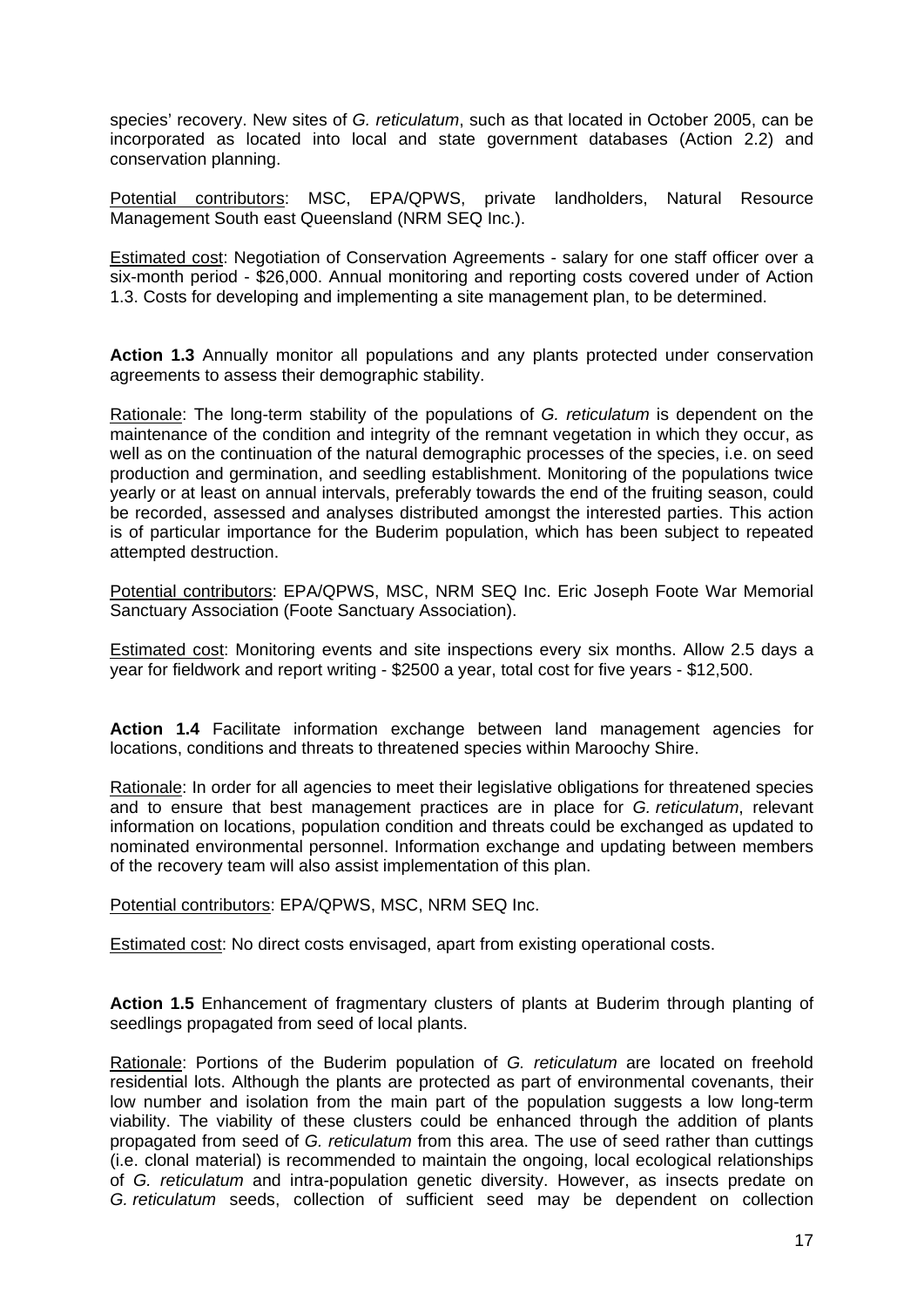procedures being conducted prior to primary dispersal. For example, direct pollination and exclusion bags that catch seeds from dehisced pods and protect these from insects could be used. Implementation of this Action would take place only after the *G. reticulatum* habitat had been rehabilitated and was deemed able to support additional plantings. Information obtained from propagation trials will compliment investigations undertaken in Action 4.3.

As taking and use of protected plants for conservation/revegetation projects is regulated under the *Nature Conservation Act 1992* (NCA), a licence, permit or authority from the EPA/QPWS to propagate *G. reticulatum* will be required. Contact the EPA/QPWS Ecoaccess Customer Service Unit for further information.

Potential contributors: MSC, Educational institutions such as Nambour TAFE, Conservation organisations such as Greening Australia, EPA/QPWS, NRM SEQ Inc., private landholders.

Estimated cost: Allow 18 months for establishment, planting out and maintenance of *ex situ*  population (~500 plants). Total estimated cost - \$2200.

#### **Objective 2: Determine the extent of the species distribution by confirming the species presence or absence in areas of potential habitat.**

**Action 2.1** Conduct systematic search for further populations in complex notophyll vine forest remnants on the Sunshine Coast.

Rationale: Despite the high human population levels and extensive agriculture, forestry and conservation related activities in near-coastal south-east Queensland, *G. reticulatum* was neither collected nor described until recently (1989, 1991 respectively). Its specialised habitat and relatively small, clumped populations suggest that other populations may exist in the Maroochy-Nambour region, as evidenced by the location of five additional plants at Buderim in October 2005. Accordingly, a systematic search of the potential habitat of creek-lines or closed canopy, high humidity/water availability environments on basalt-derived soils in complex notophyll vine forest may prove fruitful in locating additional sites. Analysis of GIS databases, aerial photographs and Regional Ecosystem mapping would assist identification of areas of potential habitat for targeted field surveys.

Potential contributors: EPA/QPWS, MSC, NRM SEQ Inc, private landholders.

Estimated cost: Field surveys (3 days), data compilation and report writing (1 day) – \$1250. Database assessment costs - one staff officer's salary for one week - \$1080. Total - \$ 2330.

**Action 2.2** Update EPA and council records to incorporate precise locational data.

Rationale: Species records databases should be updated as new information is gained and so that precise, extant site records can be distinguished from imprecise records or populations that are known to no longer exist.

Potential contributors: EPA/QPWS, MSC, NRM SEQ Inc.

Estimated cost: Staff officer time for two days per year, for five years. Total cost - \$2160.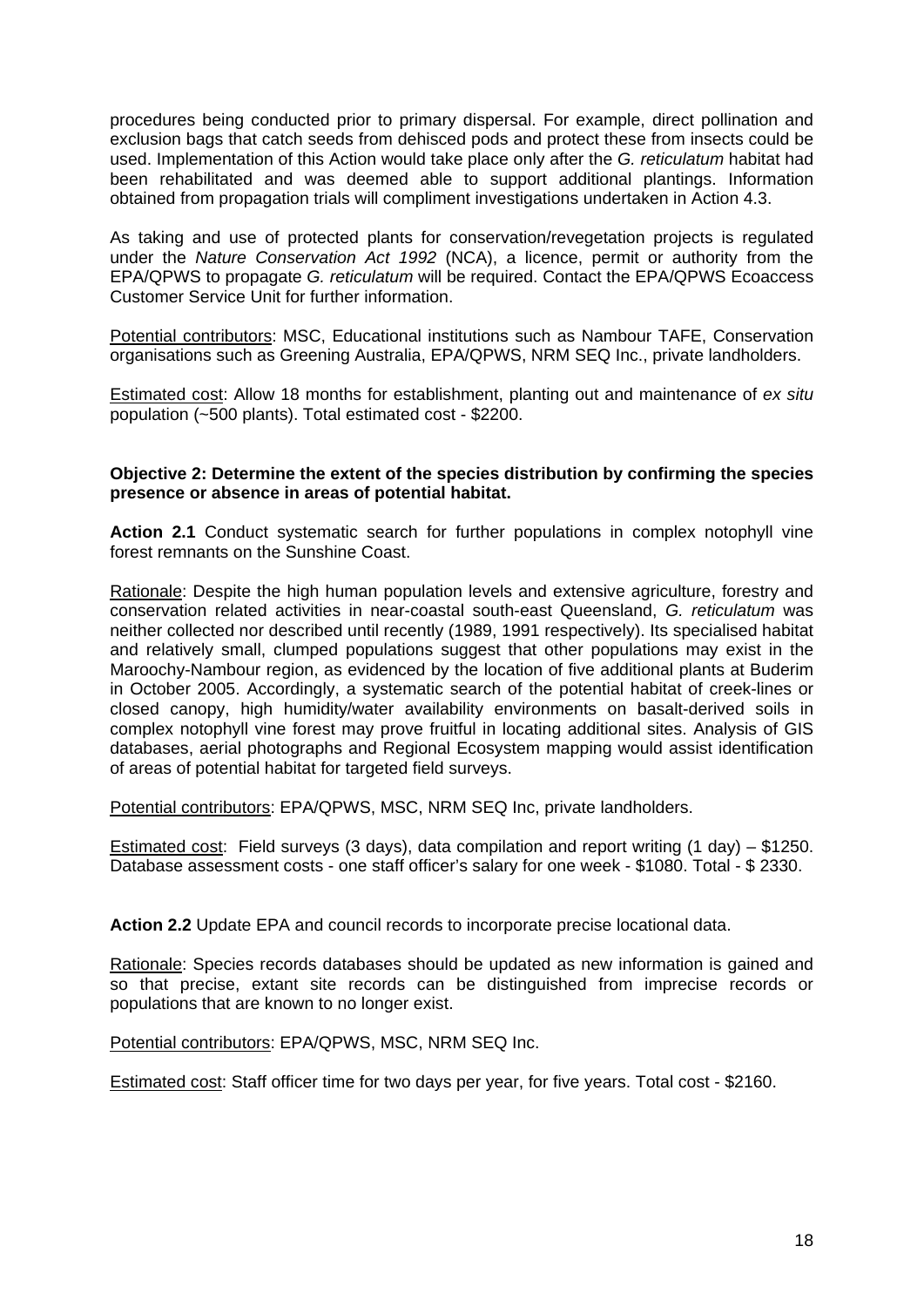#### **Objective 3: Address the key threats to** *G. reticulatum* **and any assessable, potential threats.**

**Action 3.1** Develop and implement fire management strategy for all populations.

Rationale: The Queensland Parks and Wildlife Service (QPWS) has a Statement of Fire Management Intent for Triunia National Park which refers specifically to management of the subtropical rainforest habitat of *G. reticulatum.* Similarly, for MSC, specific objectives and actions in relation to the fire susceptibility of *G. reticulatum* could be incorporated into regional and urban fire management strategies, allied with precise locational references for population locations and boundaries (Action 4.1). MSC's capability to plan and manage fire for biodiversity and risk management outcomes has increased through the recent appointment of a Fire Management Officer (M. Coyle pers. comm.).

Potential contributors: EPA/QPWS, MSC (Fire Officer and Contractors), NRM SEQ Inc.

Estimated cost: Planning, site assessment and fire management plan development - \$500 a site (four sites). Total cost - \$2000. Additional costs expected for MSC operational budget.

**Action 3.2** Implement weed management strategy for all populations.

Rationale: Weeds are a significant threat to all populations. Those in Triunia National Park are being addressed through pest initiative funding. Other properties may require additional assessment of the type, extent and appropriate management means to remove all weeds, as well as implementation of control measures.

As there is a need for appropriately qualified staff to achieve conservation outcomes in sensitive areas, groups such as Landcare and NRM groups may be able to advise private landholders of the best management options for weeds on their properties where these are affecting *G. reticulatum* plants and habitat. Those properties subject to environmental covenants that require annual monitoring of the condition of the *G. reticulatum* plants could incorporate disturbance assessments and intervention as part of the assessments.

The Buderim population has an extensive weed plume established in an overland drainage line with high pH and nutrient levels (Hansen *et al.* 2003a). Redirection of the drain run-off and removal of weeds (Hansen *et al.* 2003a) would reduce this threat to this population.

Potential contributors: EPA/QPWS, MSC, NRM SEQ Inc., private landholders.

Estimated cost: Costs dependent on the extent of infestation and type of weed species. Allow \$7680 a year for first three years and \$3,840 a year in following two years. Total cost – \$30, 720. Monitoring costs covered under Action 1.3.

**Action 3.3** Assess disturbance levels at the Buderim population and incorporate results into a monitoring program to assess management effectiveness.

Rationale: Further to Action 1.3, additional information could be recorded on the condition of habitat as well as the levels and causes of disturbance in the remnants relevant to *G. reticulatum* plants. This information would contribute to assessments of the viability of the populations and to the development of site-specific work plans should management be required.

Potential contributors: EPA/QPWS, MSC, NRM SEQ Inc., Foote Sanctuary Association

Estimated cost: Costs for this action are covered as part of Action 1.3.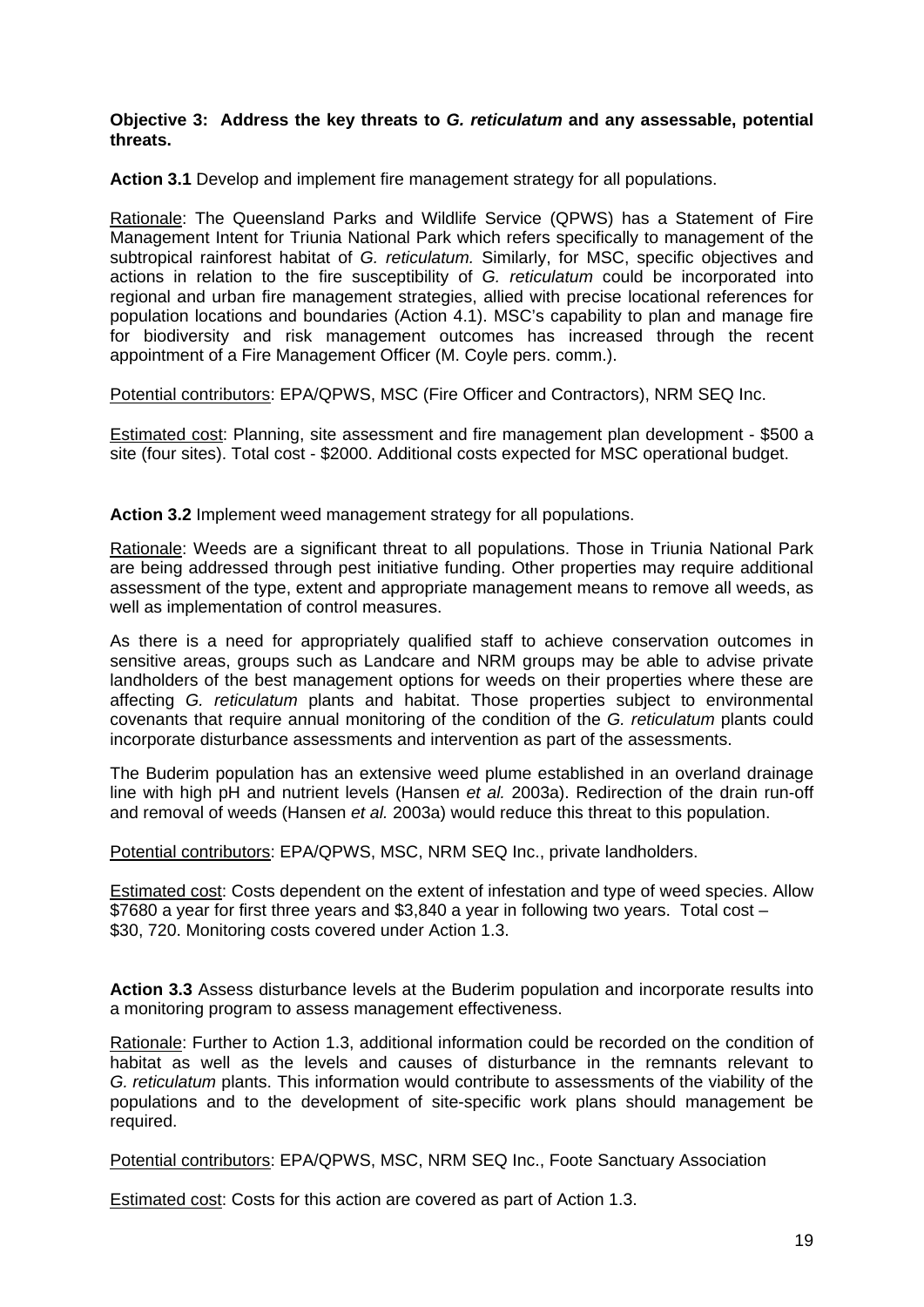#### **Objective 4: Develop research programs that assist with the recovery and conservation of** *G. reticulatum.*

**Action 4.1** Undertake field surveys to assess and map the precise location and extent of all populations, the number of plants, and vegetation and environmental characteristics.

Rationale: Precise locational records of the *G. reticulatum* populations and their boundaries are essential to the species' successful conservation and management. This information is also critical for the provision of advice for development assessments within the geographic range of the species. A more thorough knowledge of the number of plants in each population (and on each block), and their habitat will enable appropriate management actions to be implemented successfully. Mapping *G. reticulatum* populations and habitat will require the use of Lot and Plan information, population location and GIS data for site-specific applicability and use; Regional Ecosystem mapping and prior knowledge of the species distribution and preferred habitat.

This work could form the initial assessment of an Honours research project into the distribution, ecology and threats to *G. reticulatum.* The project could also include research into the regeneration of the species (Action 4.3) and of the stability and long-term viability of each population (Action 4.4).

Potential contributors: Educational institutions, NRM SEQ Inc., MSC, EPA/QPWS, private landholders.

Estimated cost: Field support and laboratory analysis. Total estimated cost - \$2000.

**Action 4.2** Research habitat characteristics such as the moisture and light requirements of the species as well as the response of *G. reticulatum* to physical disturbances.

Rationale: Understanding of the habitat preferences and biology (e.g. responses to high light levels, nutrient deficiencies, drought) of *G. reticulatum* is essential to its ongoing conservation and management. Preliminary work on the physiology of this species indicates that *G. reticulatum* is more vulnerable to high light levels and that it has a lower capacity for recovery from photo-inhibition than its congeners. Additionally, the vigorous response (albeit after initial 'sunburn') of the species to severe physical disturbance and loss of the vegetation over-storey suggests that the species may have some level of tolerance to more extreme conditions.

Research on these aspects of the ecology of *G. reticulatum* is being conducted as part of a PhD study at the University of Queensland. The study includes measurement of the response of the four Australian species of *Graptophyllum* to high light levels, nutrient deficiencies and to drought.

Potential contributors: Educational institutions eg University of Queensland.

Estimated cost: No external costs are envisaged, apart from existing costs.

**Action 4.3** Research factors affecting the species recruitment processes e.g. levels of seed production, predation, viability, dispersal and germination requirements, pollination biology.

Rationale: *G. reticulatum* has not been observed to produce viable seed and those that have been produced, have been predated by insects. All Australian species of *Graptophyllum* are genetically inbred, and *G. reticulatum* particularly so. Any seed produced may not be viable or the level of production may be insufficient to maintain long-term replacement of old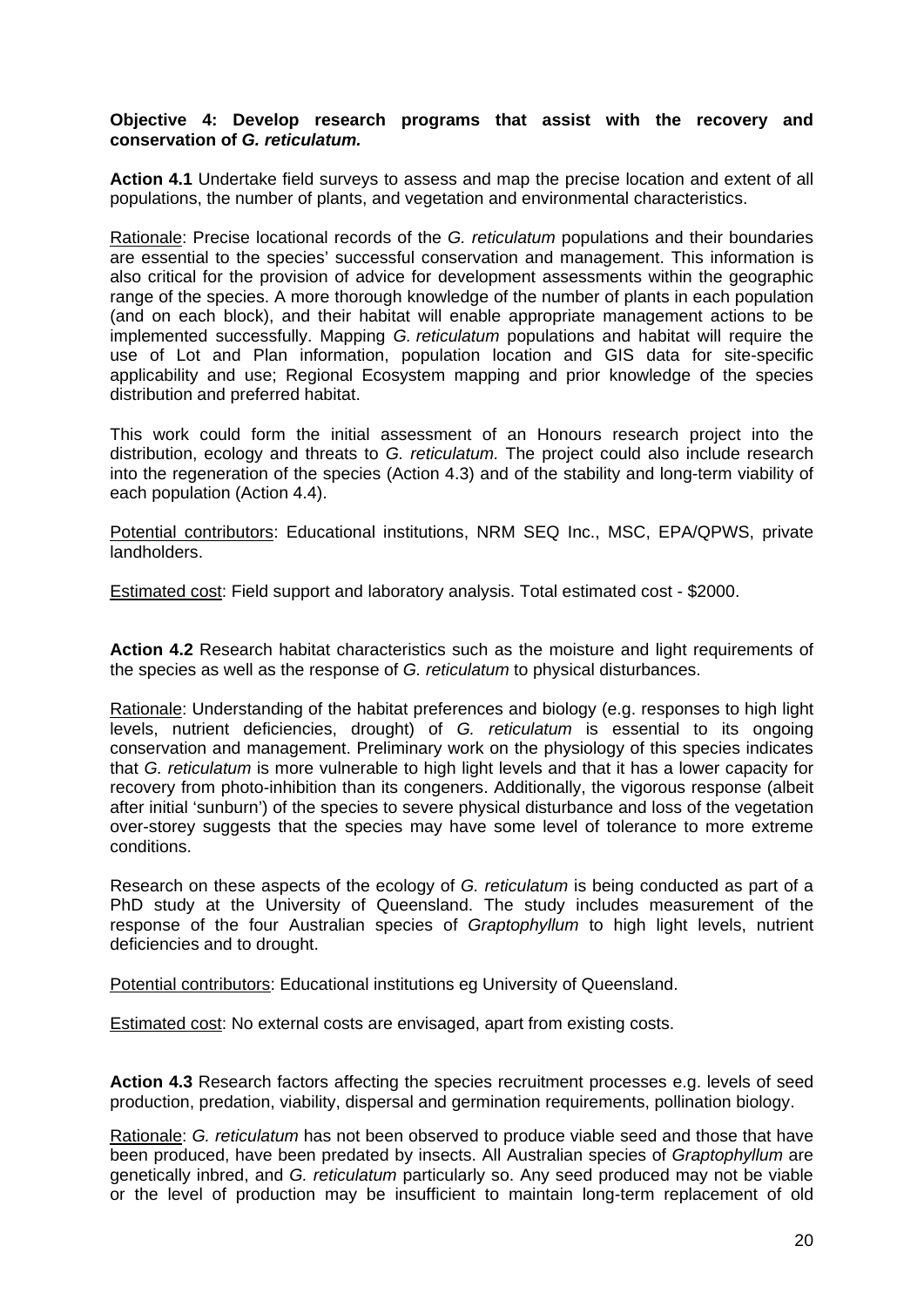individuals. Investigation into the levels of seed viability, production, predation, dispersal and the regeneration requirements of this species are needed to indicate whether the populations are sexually reproducing and able to disperse or are limited to vegetative (clonal), local reproduction. Vegetative reproduction may make the species more susceptible to threatening processes and with less adaptive potential to environmental and climatic changes. The risk of hybridisation between *G. reticulatum* and its congeners could also be investigated due to the potential of this occurrence in urban locations.

Potential contributors: Educational institutions, NRM SEQ Inc.

Estimated cost: Field support and laboratory analysis. Estimate: \$2000.

**Action 4.4** Assess population stability and long-term viability of each population.

Rationale: The recovery of *G. reticulatum* is dependent on an understanding of the habitat, demography, and evolutionary development and potential of the species. Information on these factors could be analysed using population viability analysis.

Potential contributors: Educational institutions, NRM SEQ Inc.

Estimated cost: Consultation and reporting. Estimate: \$2000.

#### **Objective 5: Promote community awareness and education in relation to**  *G. reticulatum,* **and facilitate community involvement in conservation of the species.**

**Action 5.1** Develop promotional/ interpretive materials relating to the species and rainforest remnants and promoting responsible behaviour by residents neighbouring bushland habitats.

Rationale: An interpretive brochure and web-based fact sheet containing informative material on the description, habitat, conservation status and threats of *G. reticulatum* could be produced in a similar format to that created on the endangered *Acacia porcata.* In addition, the status and conservation value of and threats posed to, remnant rainforest in the region could be included. For example, information on the prevalence of weeds that originate from local gardens in bushland remnants and the impacts of human activities such as waste disposal, illegal clearing and arson on native habitat would be useful for addressing the threats to this species. Inclusion of a photograph or line drawing of the species may facilitate recognition of the plant and lead to reporting of any 'new' populations or sites.

The brochure and web-based fact sheet would enhance community awareness of *G. reticulatum,* of rainforest remnants and their suite of threatened species, and some of the regional environmental significance of the Nambour – Maroochy districts. The brochure may also contribute to increased community involvement in and appreciation for local community groups, such as the Eric Joseph Foote War Memorial Sanctuary Association and the Society for Growing Australian Plants. Recognition of community achievements in relation to onground bushland conservation outcomes will be important for encouraging on-going support and for promoting community involvement in threatened species recovery.

Potential contributors: EPA/QPWS, MSC, NRM SEQ Inc.

Estimated cost: Four page colour brochure (5000 copies), total cost - \$3708. No cost envisaged for EPA/QPWS web-based fact sheet.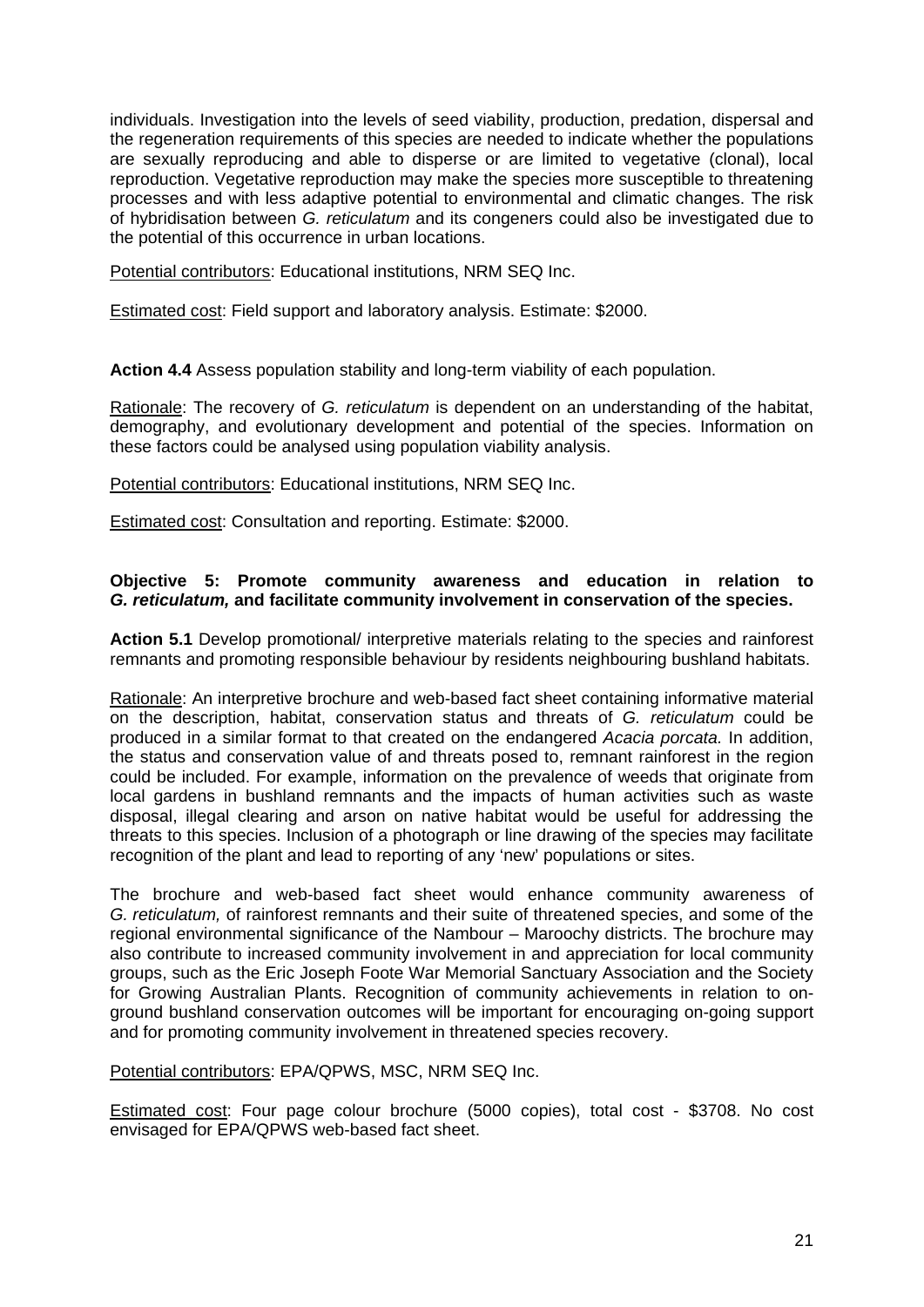**Action 5.2** Confer with local community group on 'adopting' and sub-managing the Buderim council sites.

Rationale: Involvement of the local community in a hands-on conservation project may increase community awareness and education of the value of threatened species and of local endemics, as well as the value of 'green space' in urban environments. The Eric Joseph Foote War Memorial Sanctuary Association could be an initial coordinating forum for coordinating locals interested in volunteering on such a project. Liaison with local schools, youth groups and senior citizen associations may also be productive in creating interest in small park management and threatened species issues. The Maroochy Shire Council already has an 'Adopt a Park' program to maintain ongoing bushland regeneration works.

Potential contributors: MSC, Foote Sanctuary Association, Conservation organisations (i.e. Greening Australia, Landcare, Bushcare, SGAP), community groups and schools.

Estimated cost: Site maintenance/equipment costs, unable to be determined at this stage.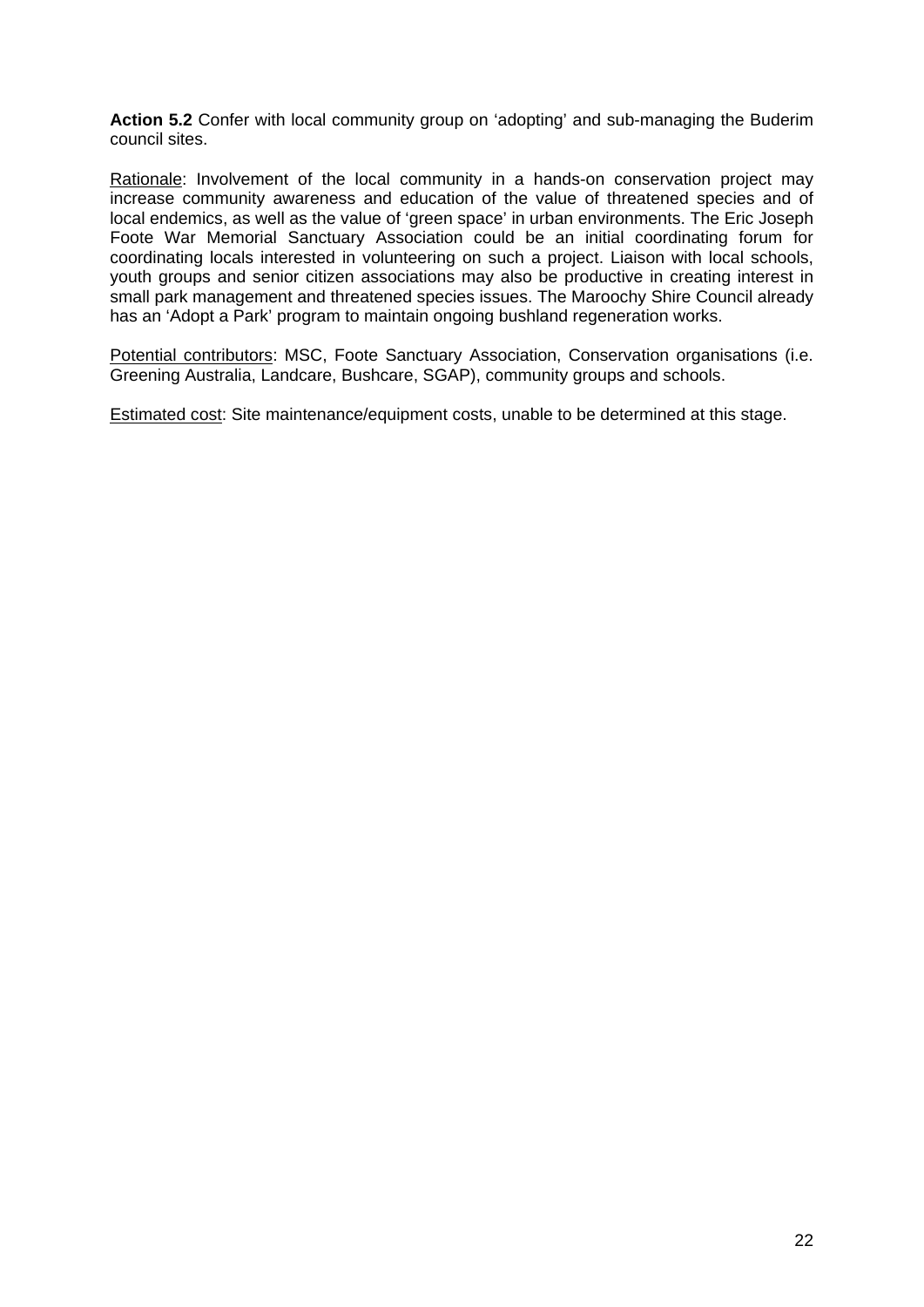#### **Summary of Objectives, Performance Criteria and Actions**

#### **Table 3: Summary of relationships between specific objectives, performance criteria and recovery actions.**

Abbreviations: EPA/QPWS – Queensland Government Environmental Protection Agency/Queensland Parks and Wildlife Service, MSC – Maroochy Shire Council, NRM SEQ Inc. – Natural Resource Management South-east Queensland, Foote Sanctuary Association - Eric Joseph Foote War Memorial Sanctuary Association.

| <b>Specific objectives</b>                                                                                            | Performance criteria                                                                                                                                                                                                                                                                                              | <b>Recovery action</b>                                                                                                                                                                               | <b>Potential contributors</b>                                                                                   | <b>Priority</b> |
|-----------------------------------------------------------------------------------------------------------------------|-------------------------------------------------------------------------------------------------------------------------------------------------------------------------------------------------------------------------------------------------------------------------------------------------------------------|------------------------------------------------------------------------------------------------------------------------------------------------------------------------------------------------------|-----------------------------------------------------------------------------------------------------------------|-----------------|
| Objective 1<br>Protect, restore or<br>maintain all known and<br>newly located<br>populations.                         | <b>Criterion 1.1</b><br>Criteria defining appropriate management<br>requirements G. reticulatum populations<br>are determined and prescribed in<br>population management plans.                                                                                                                                   | Action 1.1 Ensure that the management requirements of G.<br>reticulatum are incorporated into management plans for the<br>populations on state and council land including those within<br>easements. | MSC, EPA/QPWS, NRM SEQ<br>Inc.                                                                                  |                 |
|                                                                                                                       | <b>Criterion 1.2</b><br>The number of G. reticulatum populations<br>on protected land is increased.                                                                                                                                                                                                               | Action 1.2 Negotiate conservation agreements for all freehold<br>land blocks containing G. reticulatum plants at Buderim.                                                                            | MSC, private landholders,<br>NRM SEQ Inc.                                                                       |                 |
|                                                                                                                       | <b>Criterion 1.3</b><br>Annual monitoring programs are<br>developed and implemented and<br>knowledge of G. reticulatum population<br>dynamics is increased.                                                                                                                                                       | Action 1.3 Annually monitor all populations and any plants<br>protected under conservation agreements to assess their<br>stability.                                                                  | EPA/QPWS, MSC, NRM SEQ<br>Inc., Foote Sanctuary<br>Association                                                  |                 |
|                                                                                                                       | <b>Criterion 1.4</b><br>Formal communication channels between<br>land management agencies are<br>established                                                                                                                                                                                                      | Action 1.4 Facilitate information exchange between land<br>management agencies in relation to locations, conditions and<br>threats to threatened species within Maroochy Shire.                      | NRM SEQ Inc., MSC,<br><b>EPA/QPWS</b>                                                                           |                 |
|                                                                                                                       | <b>Criterion 1.5</b><br>Population portions on private land are<br>enhanced through plantings (i.e. number<br>of plants and area of extent is increased).                                                                                                                                                         | Action 1.5 Enhancement of fragmentary clusters of plants at<br>Buderim through planting of seedlings propagated from seed<br>of local plants.                                                        | Private landholders, MSC,<br>Educational institutions,<br>EPA/QPWS, NRM SEQ Inc.,<br>conservation organisations |                 |
| <b>Objective 2</b><br>Determine the extent of<br>the species distribution<br>by confirming the<br>species presence or | Action 2.1 Conduct systematic search for further populations<br><b>Criterion 2.1</b><br>in complex notophyll vine forest remnants within the Maroochy<br>Field surveys are conducted in areas of<br>potential habitat and the extent of the<br>Shire.<br>species distribution and area of<br>occupancy determined |                                                                                                                                                                                                      | MSC, EPA/QPWS, NRM SEQ<br>Inc., private landholders                                                             |                 |
| absence in areas of<br>potential habitat                                                                              | <b>Criterion 2.2</b><br>Population location records are updated<br>and consistent among land management<br>agencies                                                                                                                                                                                               | Action 2.2 Update EPA and council records to incorporate<br>precise locational data.                                                                                                                 | MSC, EPA/QPWS, NRM SEQ<br>Inc.                                                                                  |                 |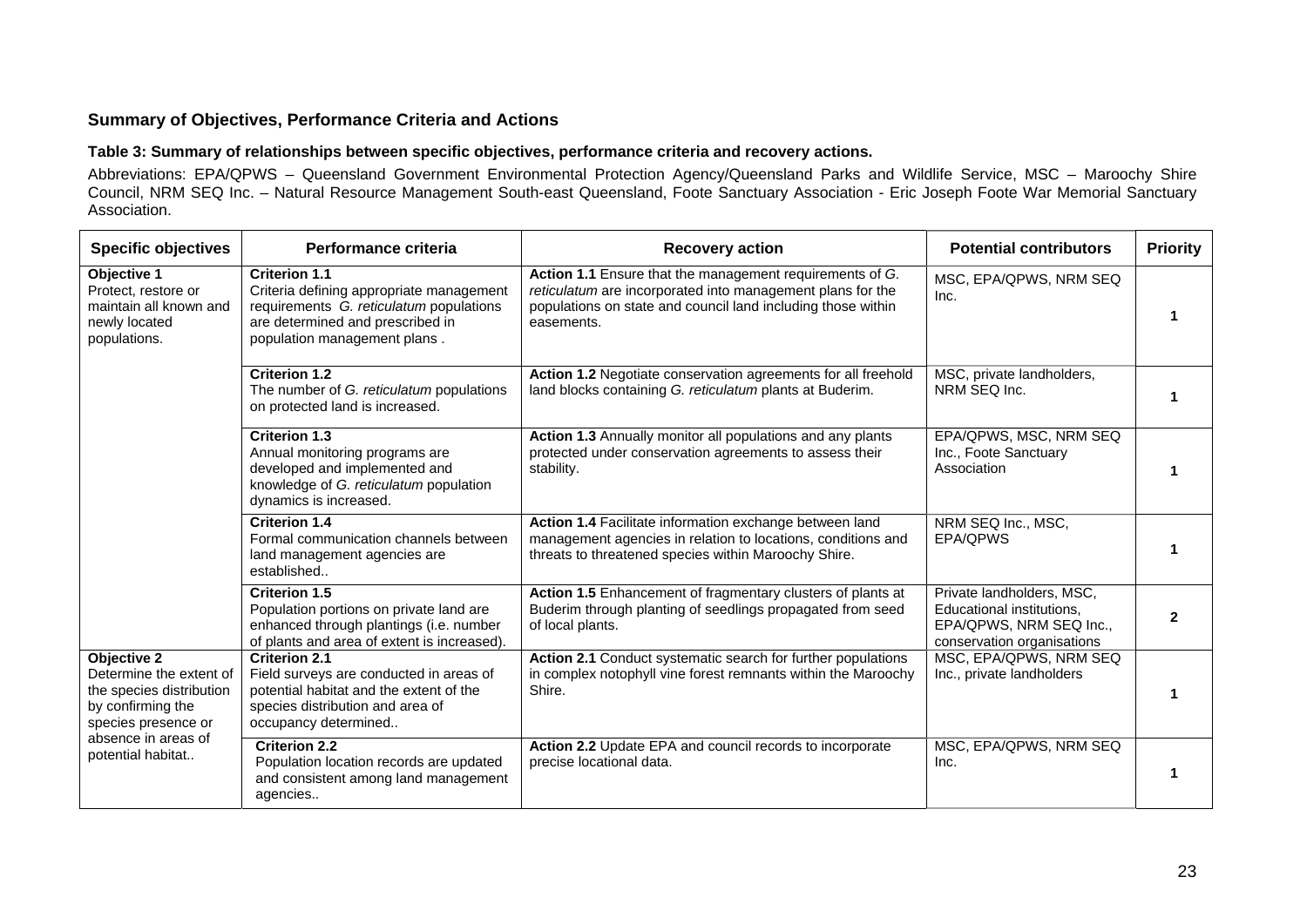| <b>Specific objectives</b>                                                                        | <b>Performance criteria</b>                                                                                                                                                            | <b>Recovery action</b>                                                                                                                                                                           | <b>Potential contributors</b>                                                                                           | <b>Priority</b> |
|---------------------------------------------------------------------------------------------------|----------------------------------------------------------------------------------------------------------------------------------------------------------------------------------------|--------------------------------------------------------------------------------------------------------------------------------------------------------------------------------------------------|-------------------------------------------------------------------------------------------------------------------------|-----------------|
| Objective 3<br>Address the key<br>threats to G.<br>reticulatum and any<br>assessable, potential   | <b>Criterion 3.1</b><br>Appropriate fire management plans are<br>developed and implemented and the<br>impact of inappropriate fire regimes on G.<br>reticulatum populations is reduced | Action 3.1 Develop and implement fire management strategy<br>for all populations.                                                                                                                | MSC, EPA/QPWS, NRM SEQ<br>Inc.                                                                                          |                 |
| threats.                                                                                          | <b>Criterion 3.2</b><br>Appropriate weed management plans are<br>developed and implemented and the<br>impact of weed invasion on G. reticulatum                                        | Action 3.2 Implement weed management strategy for all<br>populations.                                                                                                                            | Maroochy Shire Council,<br>EPA/QPWS, NRM SEQ Inc.,<br>private landholders                                               |                 |
|                                                                                                   | populations is reduced                                                                                                                                                                 | Action 3.3 Assess disturbance levels at Buderim population<br>and incorporate results into monitoring program to assess<br>management effectiveness.                                             | MSC, EPA/QPWS, NRM SEQ<br>Inc., Foote Sanctuary<br>Association                                                          |                 |
| Objective 4<br>Develop research<br>programs that assist<br>with the recovery and                  | <b>Criterion 4.1</b><br>Research programs that provide<br>information on population abundances,<br>responses to disturbance, seed                                                      | Action 4.1 Undertake field surveys to assess and map the<br>precise location and extent of all populations, the number of<br>plants, and vegetation and environmental characteristics.           | <b>Educational institutions</b>                                                                                         |                 |
| conservation of G.<br>reticulatum.                                                                | production and regeneration processes,<br>and other aspects of the species biology<br>and ecology are established and<br>knowledge gained promotes or enhances                         | Action 4.2 Research habitat characteristics such as the<br>moisture and light requirements of the species as well as the<br>response of G. reticulatum to physical disturbances.                 | <b>Educational institutions</b>                                                                                         | 3               |
|                                                                                                   | the recovery of this species.                                                                                                                                                          | Action 4.3 Research factors affecting the species recruitment<br>processes e.g. levels of seed production, predation, viability,<br>dispersal and germination requirements, pollination biology. | Educational institutions, NRM<br>SEQ Inc.                                                                               | 2               |
|                                                                                                   |                                                                                                                                                                                        | Action 4.4 Assess population stability and long-term viability<br>of each population.                                                                                                            | Educational institutions, NRM<br>SEQ Inc.                                                                               | 1               |
| Objective 5<br>Promote community<br>awareness and<br>education in relation to                     | <b>Criterion 5.1</b><br>Public awareness of G. reticulatum and<br>involvement of community groups and<br>local and state government agencies in                                        | Action 5.1 Develop promotional/ interpretive materials relating<br>to the species and rainforest remnants and promoting<br>responsible behaviour by residents neighbouring bushland<br>habitats. | MSC, EPA/QPWS, NRM SEQ<br>Inc.                                                                                          | $\mathbf{z}$    |
| G. reticulatum, and<br>facilitate community<br>involvement in<br>conservation of this<br>species. | conservation programs for G. reticulatum<br>is increased                                                                                                                               | Action 5.2 Confer with local community group on 'adopting'<br>and sub-managing the Buderim council sites.                                                                                        | MSC, Foote Sanctuary<br>Association, conservation<br>organisations, local community<br>groups, educational institutions | $\mathfrak z$   |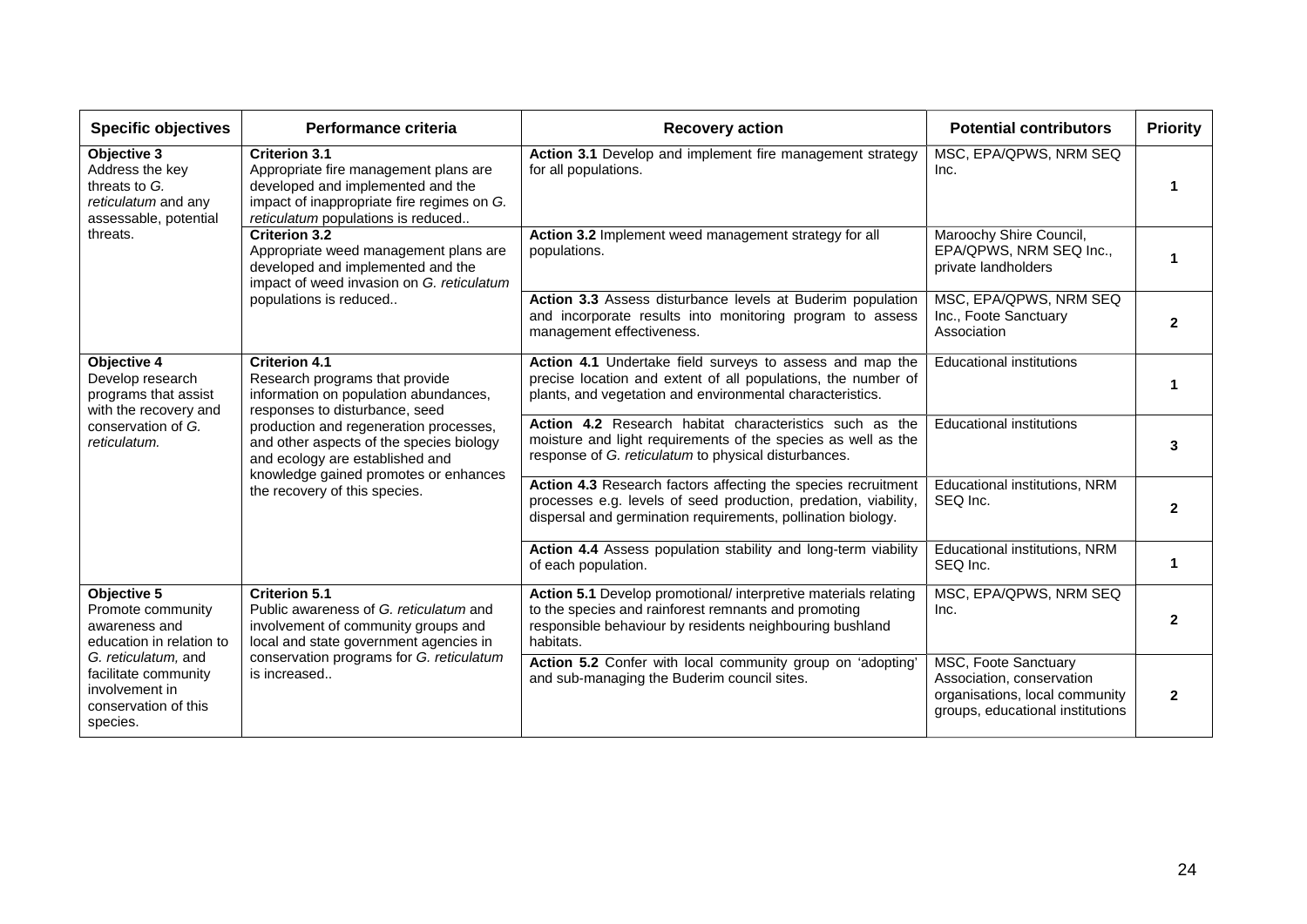# **6. Duration of recovery plan and estimated costs**

This recovery plan has a five-year timeframe. Estimated costs are provided in Table 4. Additional costs are expected in relation to actions that are currently unable to be quantified (\*); No direct costs envisaged (-).

| <b>Actio</b>   |                                                                                                                                                                                        |        | Cost estimates (\$) |                   |        |        |              |  |  |
|----------------|----------------------------------------------------------------------------------------------------------------------------------------------------------------------------------------|--------|---------------------|-------------------|--------|--------|--------------|--|--|
| n no.          | <b>Action description</b>                                                                                                                                                              | Year 1 | Year <sub>2</sub>   | Year <sub>3</sub> | Year 4 | Year 5 | <b>Total</b> |  |  |
| 1              | Ensure that the management requirements of G. reticulatum are incorporated into<br>management plans for the populations on state and council land including those<br>within easements. | 1,500  | $\star$             |                   |        |        | 1,500        |  |  |
| $\overline{2}$ | Negotiate conservation agreements for all freehold land blocks containing G.<br>reticulatum plants at Buderim.                                                                         | 26,000 |                     |                   |        |        | 26,000       |  |  |
| 3              | Annually monitor all populations and any plants protected under conservation<br>agreements to assess their stability.                                                                  | 2,500  | 2,500               | 2,500             | 2,500  | 2,500  | 12,500       |  |  |
| 4              | Facilitate information exchange between land management agencies in relation to<br>locations, conditions and threats to threatened species within Maroochy Shire.                      |        |                     |                   |        |        |              |  |  |
| 5              | Enhancement of fragmentary clusters of plants at Buderim through planting of<br>seedlings propagated from seed of local plants.                                                        |        | 2,200               |                   |        |        | 2,200        |  |  |
| 6              | Conduct systematic search for further populations in complex notophyll vine forest<br>remnants within the Maroochy Shire.                                                              | 2,330  |                     |                   |        |        | 2,330        |  |  |
| 7              | Update EPA and council records to incorporate precise locational data.                                                                                                                 | 432    | 432                 | 432               | 432    | 432    | 2,160        |  |  |
| 8              | Develop and implement fire management strategy for all populations.                                                                                                                    |        | 2,000               |                   |        |        | 2,000        |  |  |
| 9              | Implement weed management strategy for all populations.                                                                                                                                | 7,680  | 7,680               | 7,680             | 3,840  | 3,840  | 30,720       |  |  |
| 10             | Assess disturbance levels at Buderim population and incorporate results into<br>monitoring program to assess management effectiveness.                                                 |        |                     |                   |        |        |              |  |  |

**Table 4: Estimated budget requirement for** *G. reticulatum* **recovery plan.**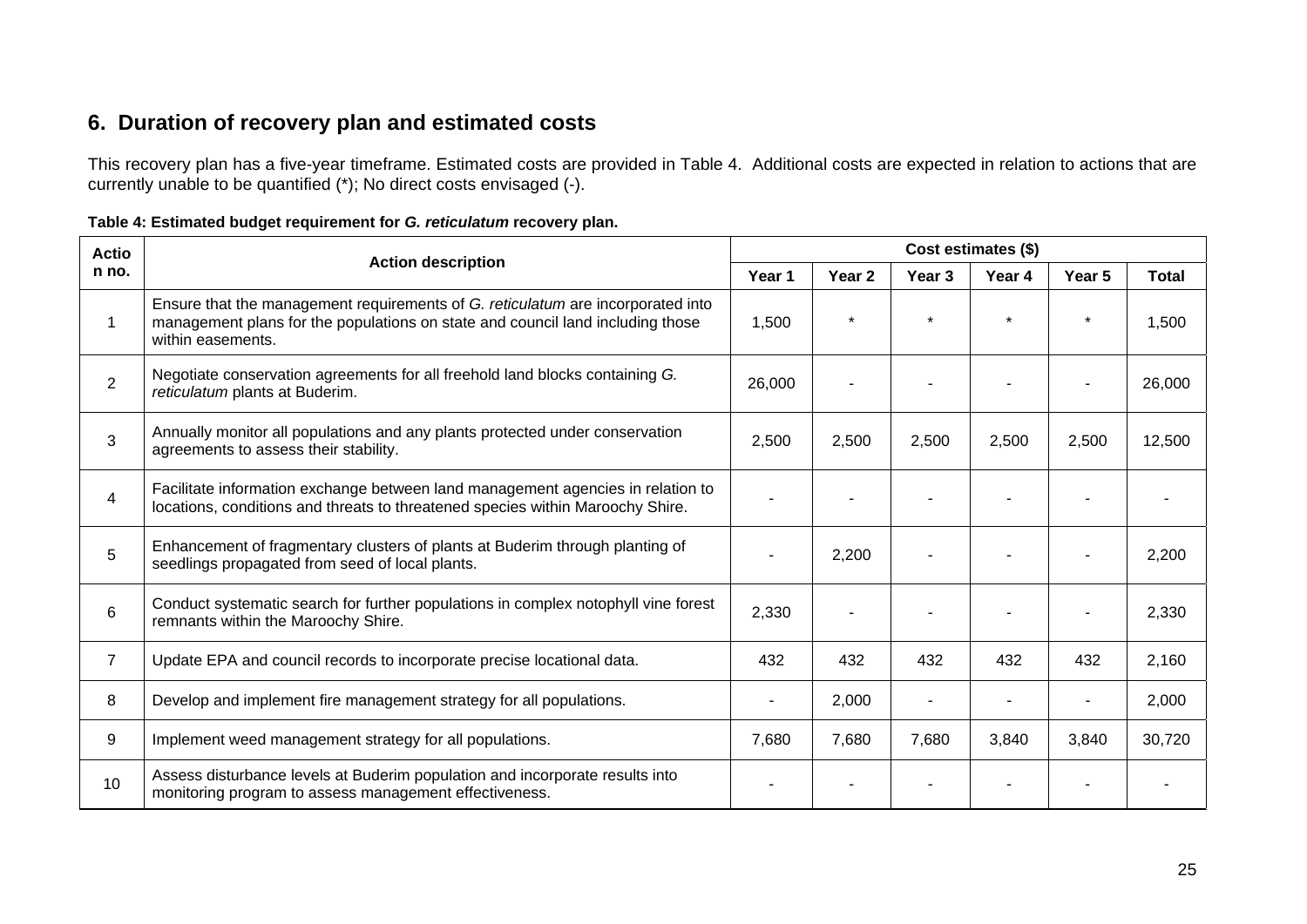| <b>Actio</b> | <b>Action description</b>                                                                                                                                                             |       | Cost estimates (\$) |         |         |        |        |  |
|--------------|---------------------------------------------------------------------------------------------------------------------------------------------------------------------------------------|-------|---------------------|---------|---------|--------|--------|--|
| n no.        |                                                                                                                                                                                       |       | Year 2              | Year 3  | Year 4  | Year 5 | Total  |  |
| 11           | Undertake field surveys to assess and map the precise location and extent of all<br>populations, the number of plants, and vegetation and environmental<br>characteristics.           | 2,000 |                     |         |         |        | 2,000  |  |
| 12           | Research habitat characteristics such as the moisture and light requirements of the<br>species as well as the response of G. reticulatum to physical disturbances.                    |       |                     |         |         |        |        |  |
| 12           | Research factors affecting the species recruitment processes e.g. levels of seed<br>production, predation, viability, dispersal and germination requirements, pollination<br>biology. | 2,000 |                     |         |         |        | 2,000  |  |
| 14           | Assess population stability and long-term viability of each population.                                                                                                               | 2,000 |                     |         |         |        | 2,000  |  |
| 15           | Develop promotional/ interpretive materials relating to the species and rainforest<br>remnants and promoting responsible behaviour by residents neighbouring<br>bushland habitats.    | 3,708 |                     |         |         |        | 3,708  |  |
| 16           | Confer with local community group on 'adopting' / sub-managing the Buderim<br>council sites.                                                                                          |       | $\star$             | $\star$ | $\star$ |        |        |  |
|              | <b>Total</b>                                                                                                                                                                          |       |                     | 10,612  | 6772    | 6772   | 89,118 |  |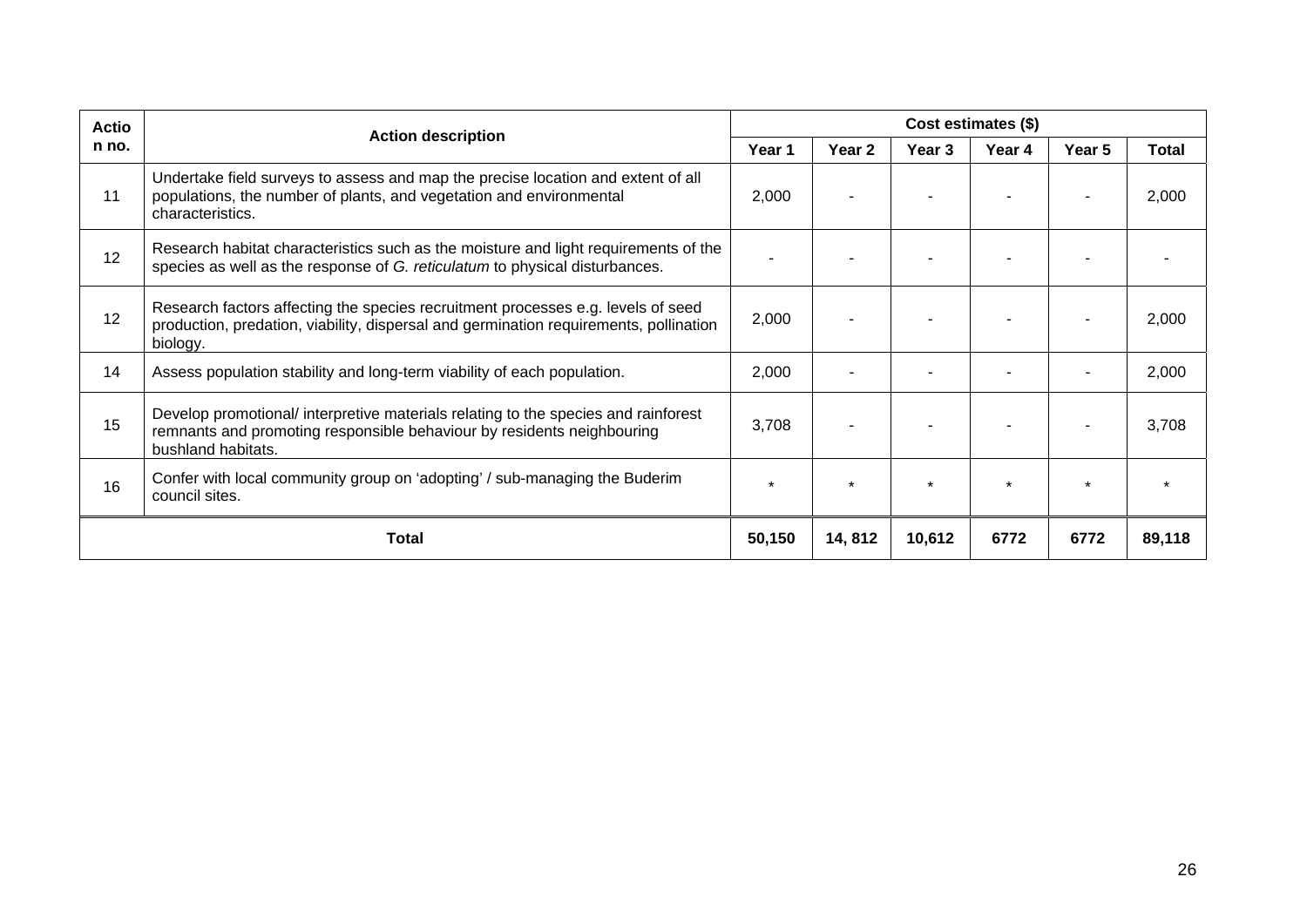### **7. Management Practices**

Appropriate management practices are necessary for the maintenance and protection of *G. reticulatum* habitat and for the long-term persistence of this species. The recommended practices detailed below, are based on current understanding of known threats, the species biology and ecology, and may be modified as knowledge of this species improves.

#### **Protection of Habitat:**

- Prevent further loss of lowland subtropical rainforest as remnants of this vegetation type at low elevations on rocky, basalt soils are critical to the survival of this species.
- Promote management practices that favour the protection of *G. reticulatum* habitat and encourage natural rainforest processes to ensure continued opportunities for this species.
- Manage the impact of environmental weeds through appropriate control programs, targeting species that thrive along creek lines.
- Prevent further degradation of native vegetation at *G. reticulatum* sites, particularly in urban areas.
- Ensure that any proposed development activity in areas prone to landslip that may lead to land instability and disturbance to the Buderim *G. reticulatum* population, is not permitted.

#### **Protection of** *in situ* **populations:**

- Promote management practices that favour the protection of *G. reticulatum* populations *in situ* and encourage natural regenerative processes.
- Prevent illegal destruction to, or removal of, *G. reticulatum* plants.

### **8. Evaluation of the recovery plan**

Assessment of the success of proposed management actions against the performance criteria described in Section 5 (Table 3) is essential to ensure the successful recovery of *G. reticulatum*. This will be conducted through annual reviews of the recovery plan in consultation with affected stakeholders. An evaluation of the recovery plan by an independent reviewer, will be conducted five-years after adoption.

### **Acknowledgments**

The following people assisted in the preparation of this recovery plan through their advice, comments, provision of relevant documents, and co-operation: Bill McDonald, Rowena Thomas, Sara Williams, Tony Eeles, Robert Harrison, Heather Brownlie, Jane Herbert, Sergei Karabut (QPWS/EPA), Brad McDonald, Melissa Coyle, Alison Buchanan, Narelle Zerk (Maroochy Shire Council), Alison Shapcott (University of the Sunshine Coast), Le Buu Thach (University of Queensland), Fay MacIntyre (Blackall Range Nursery), James Brownsworth (Ryter Planning), Ralph Shannon and Bernard Taylor (landholders).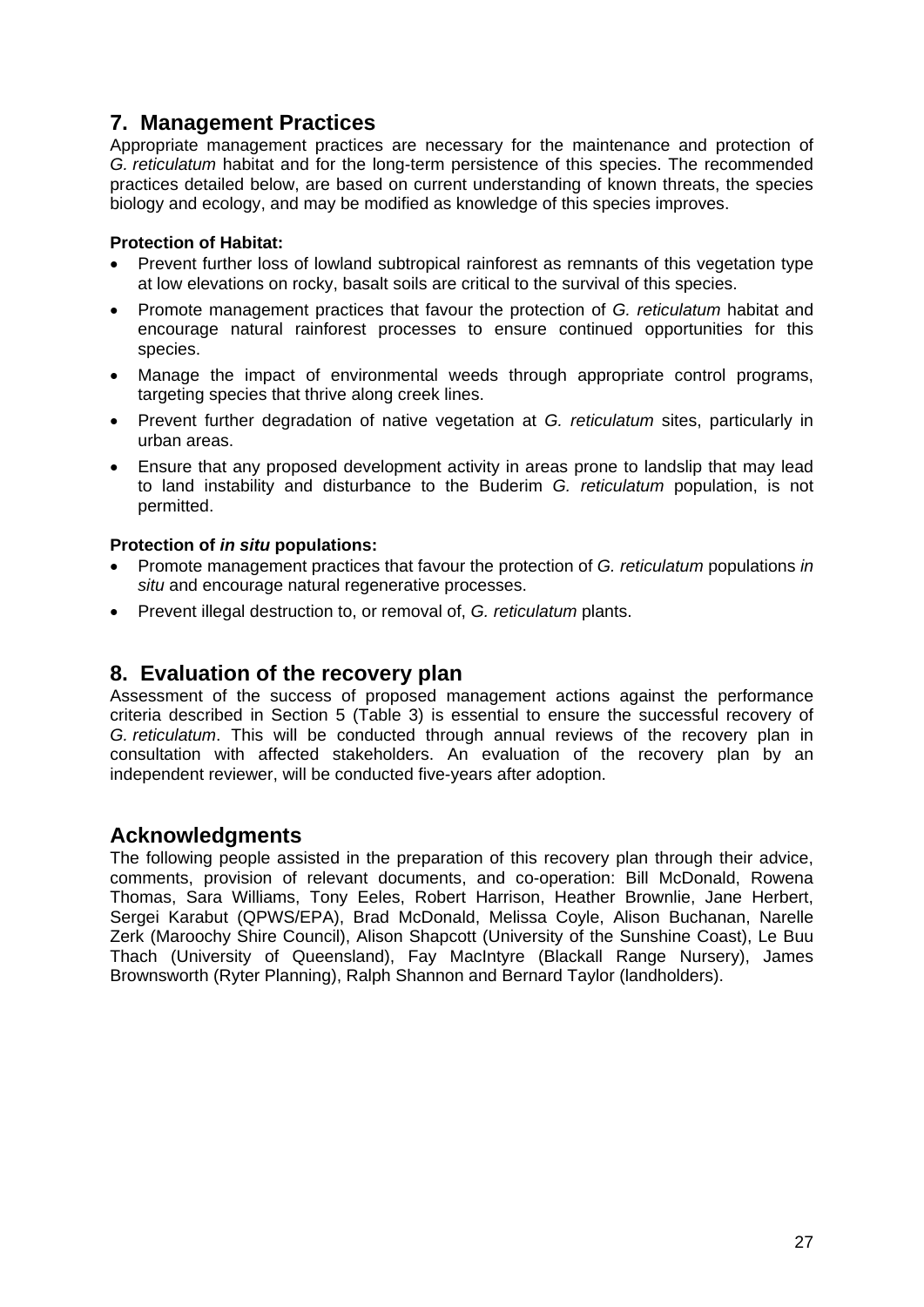### **References**

Arup. n.d. (no date). *Bio-Physical Environment Working Paper.* Unpublished report for Queensland Transport by Arup, Brisbane. Online at http://www.arup.com.au/camcos/docs/wp2.pdf (accessed 10 February 2006).

Association of Societies for Growing Australian Plants (ASGAP). 2002. Native Plants for NSW, *Newsletter of the Australian Plants Society (NSW)* January 2002. Online at http://farrer.csu.edu.au/ASGAP/APOL31/sep03-14.html (accessed 7/02/06).

Australian National Botanic Gardens (ANBG). 2005. *Management of the Living Collection.* ANBG, Department of the Environment and Heritage, Canberra. Online at http://www.anbg.gov.au/anbg/index-living-col.html (accessed 2/03/06).

Barker, R.M. 1986. 16. *Graptophyllum* Nees. *Journal of the Adelaide Botanic Gardens* 9, 156-166.

Barry, S. and Thomas, G. 1994. *Threatened Rainforest Plants of South-east Queensland.*  Endangered Species Program Project 333. Report submitted to the Australian Nature Conservation Agency, Canberra. Queensland Department of Environment and Heritage, Brisbane.

Bean, A.R. & Sharpe, P.R. 1991. Notes on *Graptophyllum* Nees (Acanthaceae) in Australia. *Austrobaileya* 3(3), 549-553.

Elsol, J.A. and Sattler, P.S. 1979. *Moreton Region Vegetation Map Series. Explanatory Booklet for Caloundra Sheet, Scale 1:100,000.* Botany Branch, Department of Primary Industries, Brisbane.

Golder and Associates n.d. (no date). Geotechnical investigation report. Cited in COA n.d.

Hansen, A., McDermott, A., Preston, M. and Shimuzu, Y. 2003a. *Project Management: Report on the Status of a Community Conservation Project to Translocate the Genetic Biodiversity of the Endangered Plant* Graptophyllum reticulatum *From its Current Threatened Location at Carolyn Crescent, Buderim to the Eric Joseph Foote War Memorial Sanctuary, a Secure and Well Maintained Conservation Reserve in Buderim.* Unpublished report to Cooloola Sunshine Institute of TAFE, Nambour, Queensland.

Hansen, A., McDermott, A., Preston, M. and Shimuzu, Y. 2003b. *Project Management: Work Plan for Planting the Potted up* Graptophyllum reticulatum *Cuttings into the Eric Joseph Foote War Memorial Sanctuary, Buderim.* Unpublished report to Cooloola Sunshine Institute of TAFE, Nambour, Queensland.

Henderson, R.J.F. 2002. *Names and Distribution of Queensland Plants, Algae and Lichens.* Queensland Herbarium, Environmental Protection Agency, Brisbane.

Hnatiuk, R.J. 1990. *Census of Australian Vascular Plants.* Australian Flora and Fauna Series No. 11. Bureau of Flora and Fauna, Canberra. Australian Government Publishing Service, Canberra.

Maroochy Shire Council (MSC). 2002. *Report on Landslip Hazard Mapping Report.* MSC, Maroochydore, Queensland.

McDonald, W.J.F. 2000. Unpublished letter relating to population size and extent of *Graptophyllum reticulatum* populations. W.J.F. McDonald, Queensland Herbarium, Toowong, Queensland.

Misiak, W. 1998. *WildNet: Taxon Details for Graptophyllum reticulatum*. Queensland Herbarium, Environmental Protection Agency, Brisbane. (restricted access).

Morley, B.D. and Toelken, H.R. 1983. *Flowering Plants in Australia.* Rigby, Adelaide.

Queensland Government. 2004. *Nature Conservation (Protected Areas) Amendment Regulation (No. 3) 2004. Subordinate Legislation 2004 No. 214.* SOQ, Brisbane. Online at